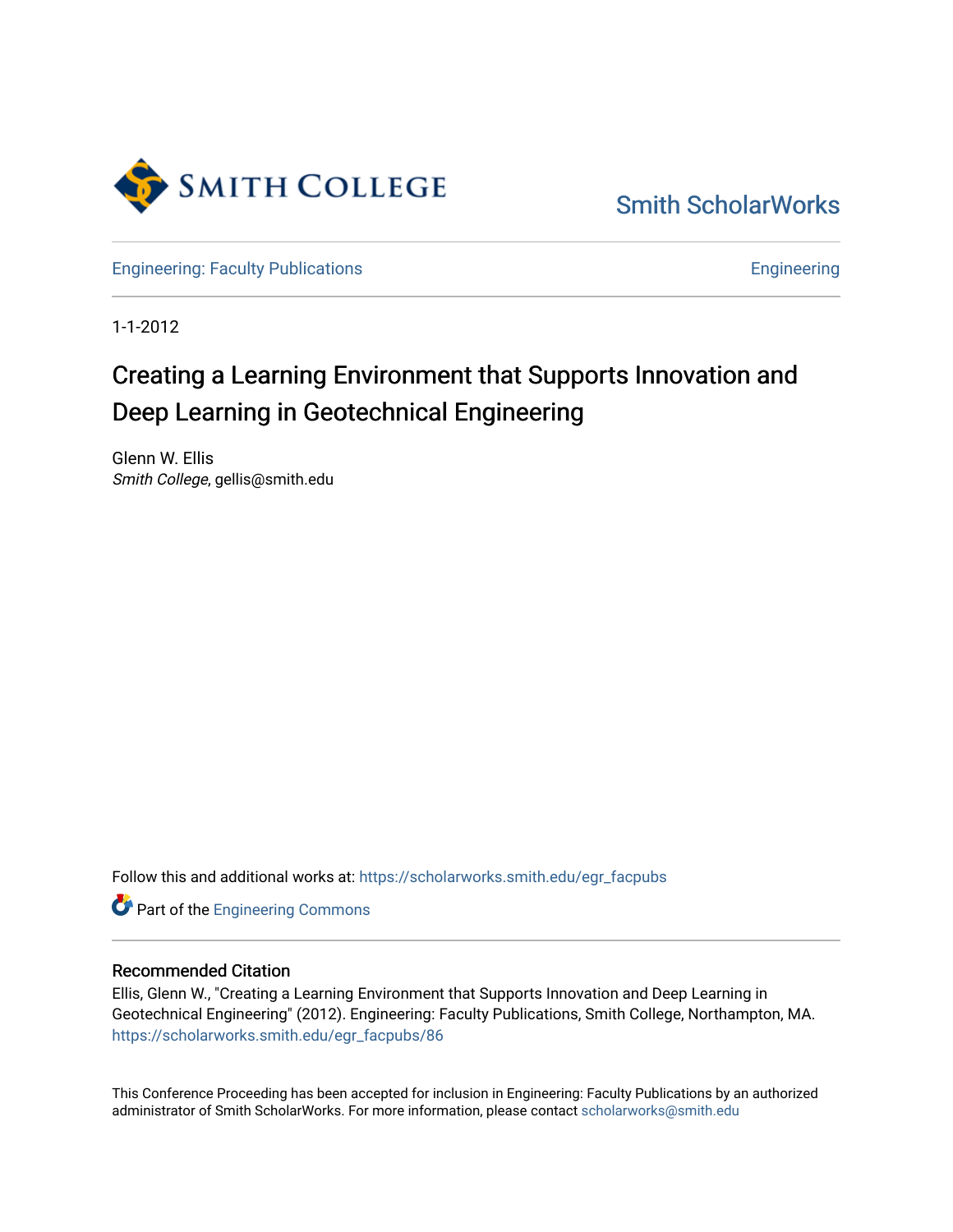#### AC 2012-4267: CREATING A LEARNING ENVIRONMENT THAT SUP-PORTS INNOVATION AND DEEP LEARNING IN GEOTECHNICAL EN-GINEERING

#### Dr. Glenn W. Ellis, Smith College

Glenn Ellis is a professor of engineering at Smith College who teaches courses in engineering science and methods for teaching science and engineering. He received his Ph.D. in civil engineering and operations research from Princeton University. The winner of numerous teaching awards, Ellis received the 2007 U.S. Professor of the Year Award for Baccalaureate Colleges from the Carnegie Foundation for the Advancement of Teaching and the Council for Advancement and Support of Education. His research focuses on creating K-16 learning environments that support the growth of learners' imaginations and their capacity for engaging in collaborative knowledge work.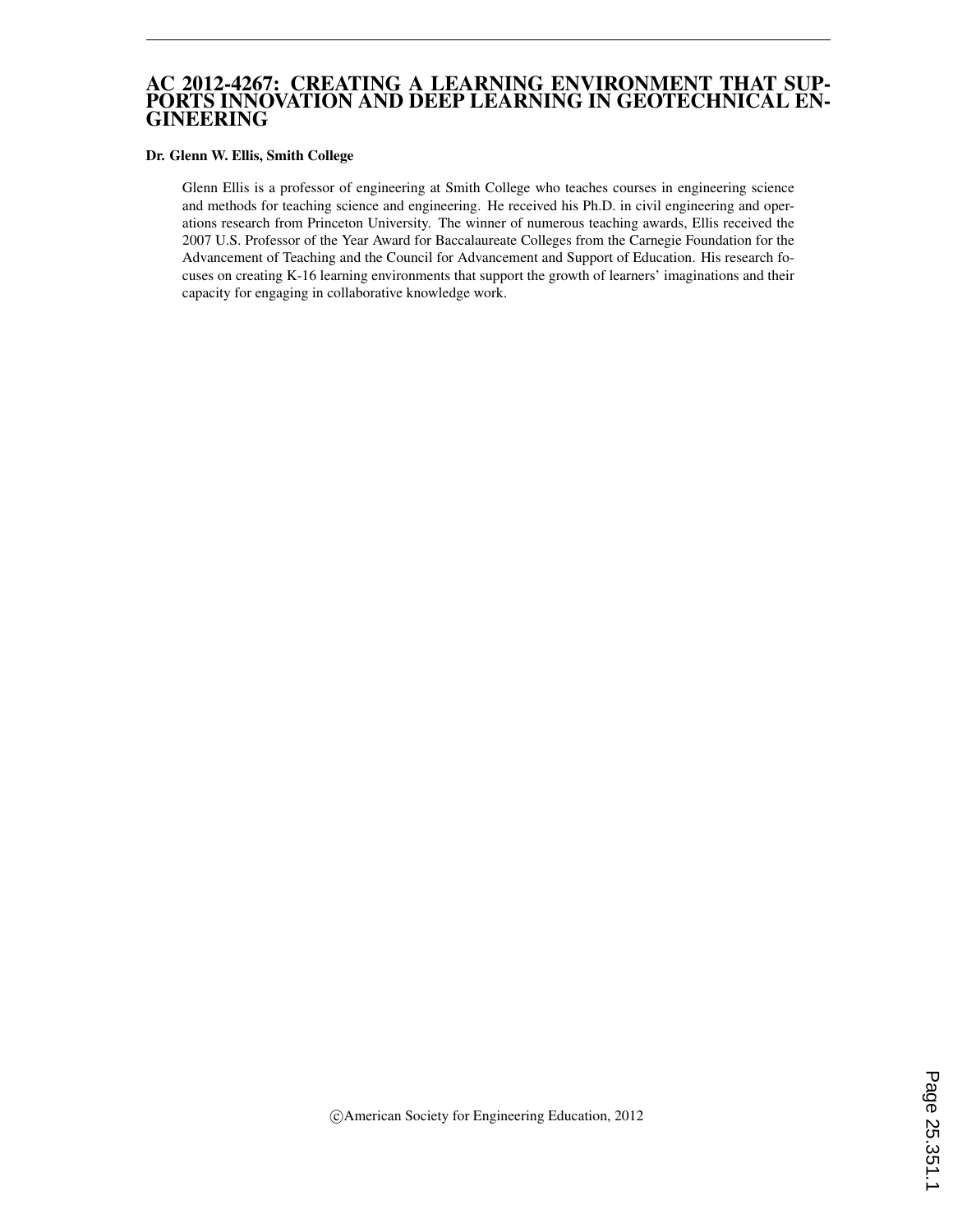# Creating a Learning Environment that Supports Innovation **and)Deep)Learning)in)Geotechnical)Engineering**

# **I. Introduction**

There is a growing consensus that engineering education needs to change to meet the changing demands on the profession. Not only must engineering graduates be knowledgeable in traditional content areas and competent in applying standard problem-solving procedures, but they must also have passion, adaptability and an eagerness to learn. Successful graduates need to be innovators, effective collaborators in interdisciplinary and multicultural environments, excellent communicators, leaders, and lifelong learners<sup>1</sup>. Engineering education is not alone in needing to rethink the educational strategies that best prepare students for success. Based upon research emerging from the learning sciences, Sawyer's description of a successful college graduate (in any field) has much in common with the National Science Board (NSB) report. Sawyer writes that to be successful in the knowledge age, graduates will need to develop a deep and integrated understanding of complex subjects; possess excellent communication skills; be able to participate in demanding discourse in multicultural environments; possess a capacity for lifelong learning; and most importantly, have the capability to work creatively with ideas to generate new theories, products and knowledge<sup>2</sup>.

Both the NSB and Sawyer indicate that graduates need to develop what Broudy<sup>3</sup> terms as *replicative* knowing (recalling previously learned facts) and *applicative* knowing (applying knowledge to solve new problems). But to be most successful, graduates also need to develop *interpretative* knowing. In this type of knowing people categorize, classify, predict and infer. It includes what one notices about new situations and how one frames problems. Interpretive knowing has an important effect on subsequent thinking and cognitive processing<sup>4</sup>. The need to help students develop deeper understanding—such as interpretive knowing—is well recognized and since the publication of *How People Learn* (HPL) has become the major focus of the learning sciences. HPL places great emphasis on deep understanding because the evidence points to the central role of understanding in determining whether knowledge is usable, transferable, can be employed to advance one's knowledge, and can be used in the creation of new knowledge. HPL notes that by introducing students to traditional subjects in new ways, it is possible "for a majority of individuals to develop a deep understanding of important subject natter"<sup>5</sup>.

# *Innovation and Efficiency*

Measuring deep learning is a major educational challenge; however, significant advances are being made. Schwartz, et al.<sup>4</sup> describe most assessments of learning as being focused on *transfer out*, which typically attempts to measure replicative or applicative knowing. The authors characterize these kinds of measures as "sequestered problem solving" (SPS) where one cannot learn from one's mistakes and there are no contaminating sources of information. Schwartz, et al. contrast this with assessing *transfer in*, which focuses on measuring interpretative understanding by asking students to solve a problem that requires learning something new or seeing a situation from a different perspective. The authors characterize measures of *transfer in* as "preparation for future learning" (PFL).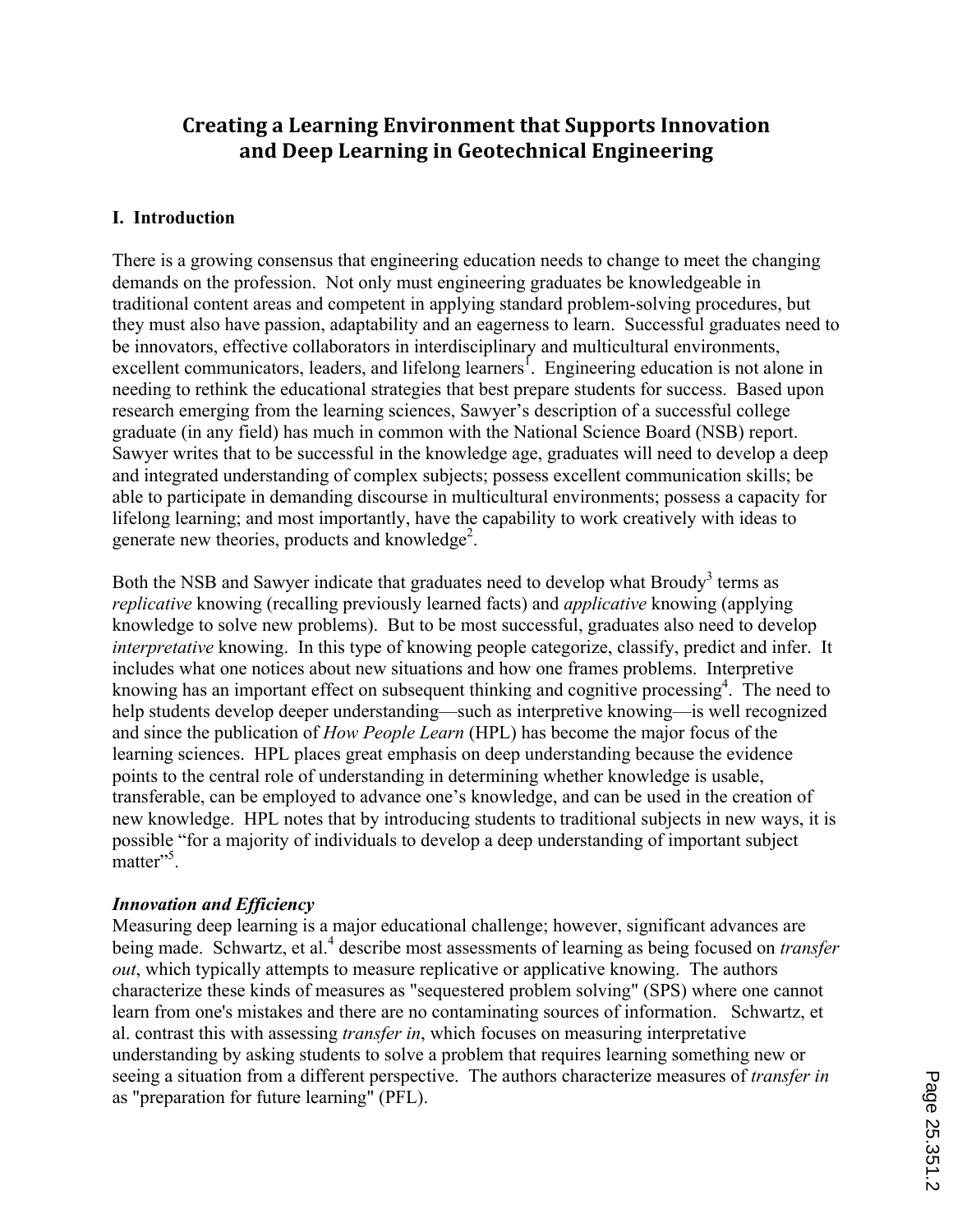Engineering education emphasizes SPS measures in assessing student learning as well as the development of *efficiency* (rapid retrieval and application of knowledge to solve problems) needed for success in SPS assessments. Schwartz, et al.<sup>4</sup> emphasize the need to balance learning experiences designed to support efficiency with learning experiences designed to support *innovation* (opportunities for experimentation and deep learning). These innovation learning experiences prepare students for success in PFL assessments. This paper presents the application of innovation approaches to learning in a geotechnical engineering class. In spite of their strong grounding in the learning sciences and extensive research base in K-12 education, these approaches remain largely unexplored in undergraduate engineering education. The first approach is Imaginative Education (IE) as developed by Kieran Egan<sup>6,7,8</sup>. In IE cognitive tools associated with the development of understanding are used to engage students' imaginations and frame learning more productively. The second approach is knowledge building. In knowledge building students participate in an interactive discourse in which they work together to broaden ideas, reformulate problems and share knowledge—the result being a deeper level of understanding and the collaborative production of new knowledge.

#### *Imaginative Education*

The overall design of the learning environment described in this paper was based upon IE theory. IE builds on learners' characteristic ways of thinking to structure their engagement with ideas and knowledge. Egan's intent is to engage learners' imaginations in their pursuit of understanding and thus engender the kind of caring about learning necessary for developing deep understanding. In the IE approach, instruction is designed to support a developmental sequence of five different types of understanding that enable learners to make sense of the world in different ways. As shown in Table 1, each of these five understandings is associated with specific cognitive tools. The tools are mental devices that have been developed by our ancestors to help them make sense of the world and to operate more effectively in it. The five types of understanding do not develop inevitably on their own, but instead occur through engaging a learner's imagination in learning about the world and applying this array of cognitive tools. Although undergraduates will normally have passed the stage when earlier understandings are dominant, it is important to note that they are not left behind when students become literate. Rather they are transformed and become a permanent element of later understanding and work particularly well when combined with other types of understanding.

All students can learn to use the cognitive tools to increase their ability to think and understand. For example, a well-crafted story is a tool that can convey a coherent view of understanding in a memorable form while at the same time helping the learner engage emotionally with the information being communicated. Bereiter $\delta$  writes "narratives...create in the reader the experience of significant conditions and events. When in the grip of a story, people don't think, 'How is this relevant to me and my problems?' They experience events through the protagonists…" While instructors may recognize the utility of many of these cognitive tools, it may be less clear how to use them effectively in the classroom. It is the goal of IE to guide their usage in a way that makes learning more engaging and meaningful, while also helping students develop new types of understanding.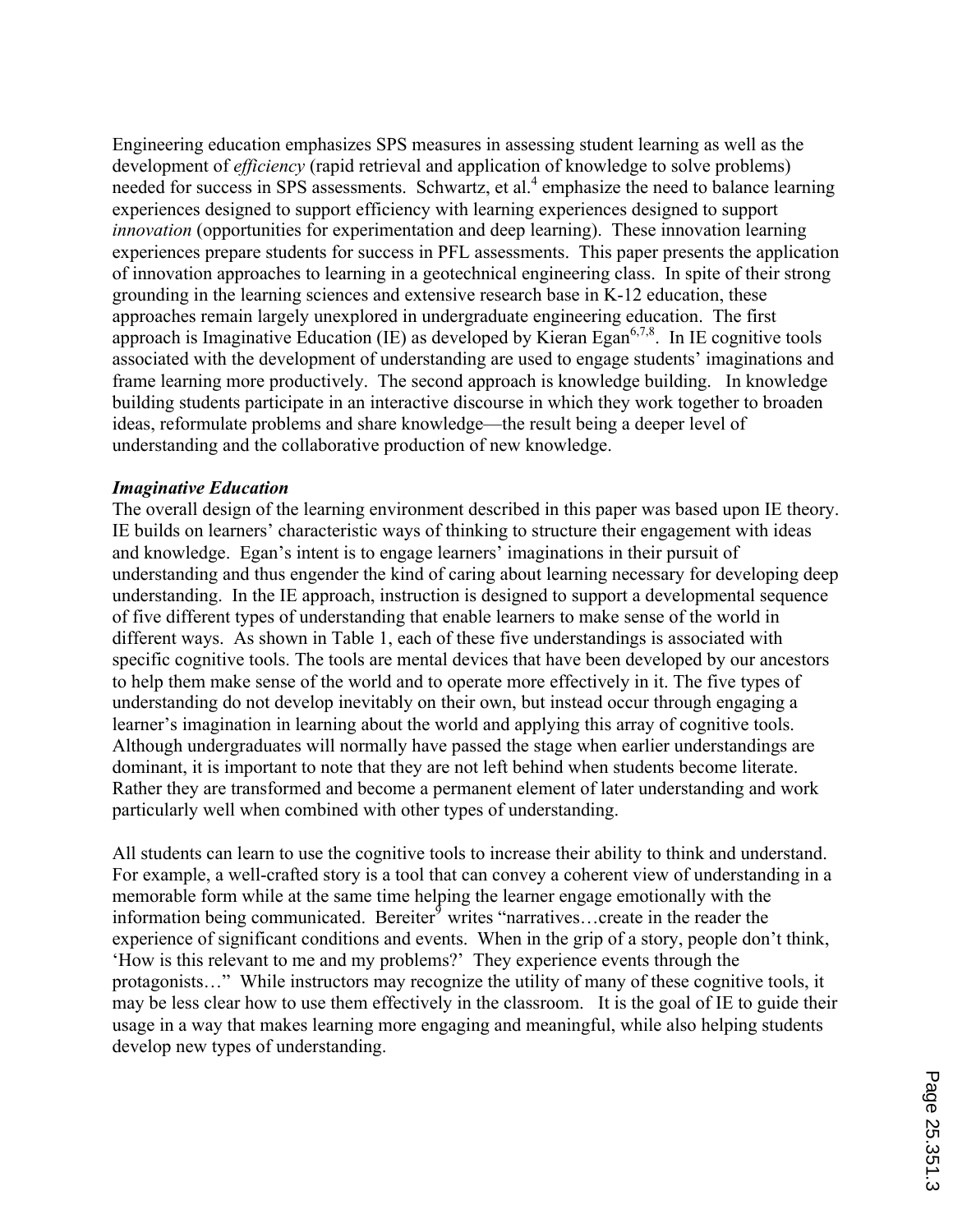**Table 1:** Five Kinds of Understanding that Imaginative Education is Based Upon and the Cognitive Tools Associated with Each (after Imaginative Education Research Group<sup>8</sup>)

| <b>Type of Understanding</b>                  | <b>Cognitive Tools</b>                                                                                                                                                       |  |  |  |  |
|-----------------------------------------------|------------------------------------------------------------------------------------------------------------------------------------------------------------------------------|--|--|--|--|
| Somatic<br>(Pre-linguistic)                   | Bodily senses; emotional responses and attachments; rhythm and<br>musicality; gesture and communication; referencing;<br>intentionality                                      |  |  |  |  |
| Mythic<br>(Oral Language)                     | Story; metaphor; abstract binary opposites; rhyme, meter and<br>pattern; joking and humor; forming images; sense of mystery;<br>fantasy; games, drama and play               |  |  |  |  |
| Romantic<br>(Written Language)                | Sense of reality; extremes and limits of reality; association with<br>heroes; wonder; humanizing of meaning; collections and hobbies;<br>revolt and idealism; context change |  |  |  |  |
| Philosophic<br>(Theoretic use of<br>Language) | Drive for generality; processes; lure of certainty; general schemes<br>and anomalies; flexibility of theory; search for authority and truth                                  |  |  |  |  |
| Ironic<br>(Reflexive use of<br>Language)      | Limits of theory; reflexivity and identity; coalescence;<br>particularity; radical epistemic doubt                                                                           |  |  |  |  |

# *Knowledge Building*

There is a growing consensus that solutions to the most important problems facing future engineers will require the production of new knowledge. Examples include developing new sources of energy and reverse-engineering the brain. Future engineers will need to be able to combine their technical expertise with an ability to collaborate with colleagues in order to produce innovative solutions to complex problems. Introducing learners to these types of knowledge age problems is a significant departure from the traditional approaches to engineering education and requires engaging learners in the kind of collaborative knowledge work needed to solve complex problems. To address this need, knowledge building is the second educational approach used in the instructional design of EGR 340.

Knowledge building, as developed by Bereiter and Scardamalia, has been written about extensively, has formed the basis for considerable research, has been the conceptual focus of an international educational research community, and has led to the development of a web-based tool (Knowledge Forum) designed to facilitate sustained discourse<sup>9-14</sup>. Although knowledge building is being used increasingly around the world to support deep learning and prepare graduates to compete in the knowledge economy, its potential for reforming engineering education in the United States remains largely unexplored.

A distinctive feature of knowledge building is that it is idea-centered, a characteristic essential in a knowledge age pedagogy. By focusing on ideas rather than schoolwork and tasks, knowledge building supports the intentional, reflective, and metacognitive engagement required for deep learning. In a knowledge-building environment the focus of the learning community is on continually improving ideas. It begins with a question of understanding, such as, *Could a computer ever have feelings?* The next step is to encourage learners to generate and post their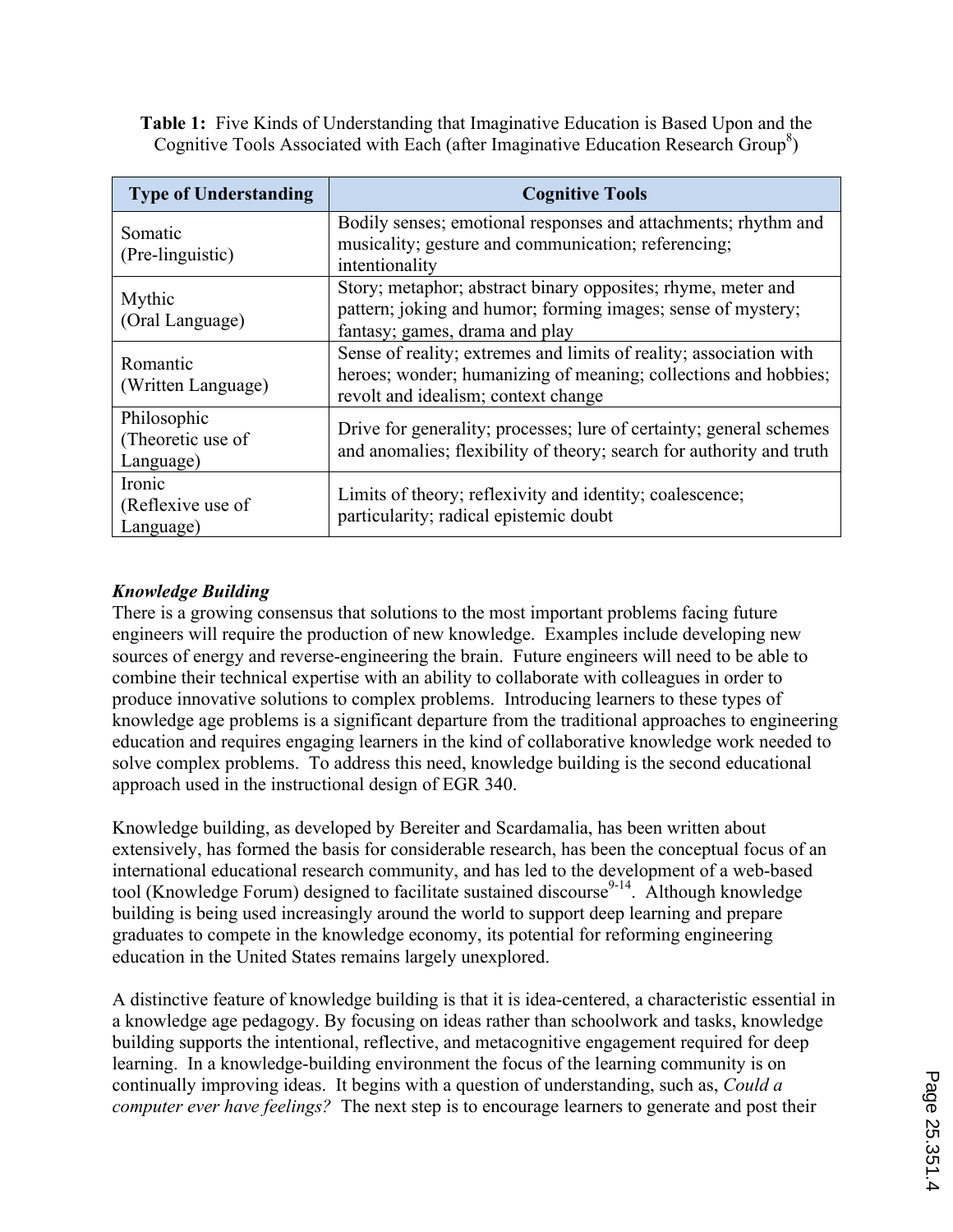ideas about the topic (typically in an asynchronous, online group workspace such as provided by *Knowledge Forum* software). In the process the community organizes itself into working groups that grow and change in response to the interests of learners. The workspace preserves the discussions so that the learners can return to them for comment and reflection. Scardamalia<sup>13</sup> provides twelve determinants that define knowledge building discourse, such as exploring real ideas and authentic problems, "rising above" the discourse to create higher level concepts, taking collective cognitive responsibility and using authoritative resources.

# **II. Implementation in the Classroom**

# *Geotechnical Engineering (EGR 340)*

Although the concepts in this paper are presented within the context of an introductory geotechnical engineering class, the approach is general and can be applied throughout engineering education. The course described is Geotechnical Engineering (EGR 340), a technical elective offered by the Picker Engineering Program at Smith College. The course met twice a week for two hours with labs integrated into the class time. The prerequisite for the course was EGR 270 (Engineering Mechanics). The intended learning outcomes for the course are:

- Develop a conceptual understanding of the properties of soil, water flow through soil, volume changes in soil and soil strength.
- Develop problem solving competence in the following areas: soil phase diagrams, engineering classification of soils, 1-d water flow in soils, flow nets and 2-d seepage, effective stress in soil for hydrostatic, 1-d flow, 2-d flow and capillary rise, stress distributions caused by various loading shapes, amount and rate of consolidation, shear strength of soil, and soil compaction.
- Become familiar with: laboratory soil tests and field sampling and improvement techniques.
- Improve your communication and group skills by participating in a discourse in knowledge building.

Established in 2000, the Picker Program is the first engineering program at a women's college in the United States and one of only a small number of engineering programs set within a liberal arts college environment. The 2010 enrollment of the EGR 340 was 12 women (three seniors, five juniors and four sophomores) and included ten engineering and two geology majors. EGR 340 introduces students to the engineering behavior of soil within the context of a variety of realworld applications such as constructing dams, roads and buildings; protecting structures from settlement and other damage; and preventing groundwater contamination. The topics covered in the class include soil classification, permeability and seepage, volume changes, effective stress, strength and compaction.

# *Innovation and Efficiency*

In EGR 340 a variety of strategies were used to balance efficiency and innovation in the classroom. The educational strategies that emphasized efficiency included lecture, discussion, soil testing laboratories following standard procedures, peer teaching, problem sets, case studies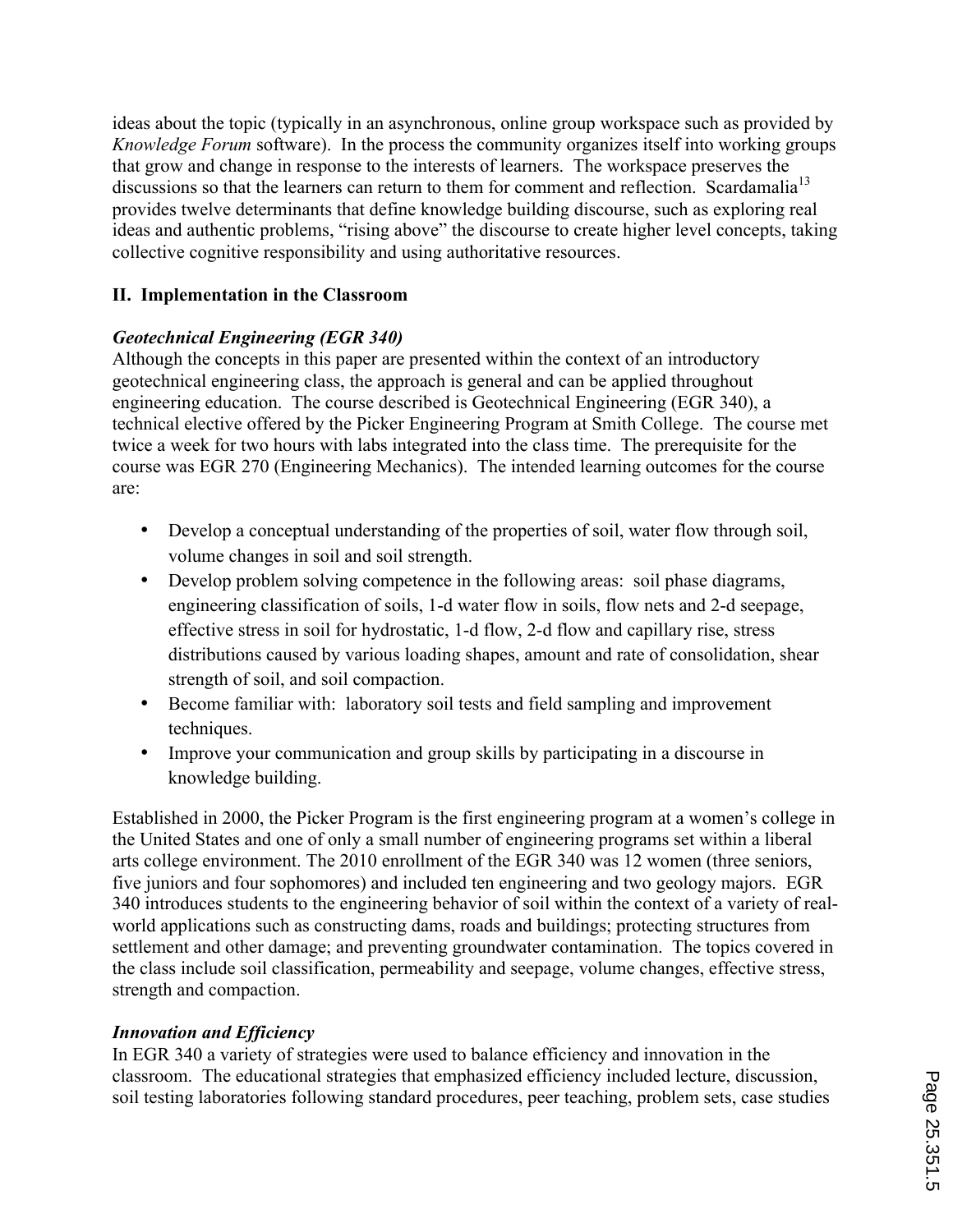and other standard practices in engineering education. The classroom practices focusing on innovation and deep learning included a variety of experimental activities and field trips, Imaginative Education and knowledge building.

An example of balancing innovation and efficiency is how students learned about Atterberg Limits (the moisture contents of fine-grained soils that indicate the boundaries between different types of engineering behavior). As in most introductory geotechnical courses, students performed the standard ASTM laboratory procedures to determine the liquid limit and the plastic limit of a soil. Through this efficiency activity students learned the procedural knowledge associated with the topic. However, innovation was also integrated into the experiment to help students develop a deeper understanding of the concepts by requiring students to design their own liquid limit or plastic limit test and explain the principles behind their design. For example, one student design for the plastic limit was to roll the soil into a ball and see if it stuck or marked a white or glass surface—the plastic limit being the moisture content when no mark is left or the ball slightly crumbles. The student explained her design as follows:

I think this process could work because it uses what I learned about texture of soil during the plastic limit test we performed in class. When the soil was plastic, it was almost sticky and would come off on my hands and often didn't hold its shape very well because it was deforming too much. When the soil was semisolid, I couldn't roll it as much without it falling apart. The trick was to find that optimal level when the soil wasn't too sticky but wasn't too dry, and could hold its shape without deforming too much under pressure. This test uses the 'stickiness' of the soil as a way to define its plasticity.

The student was clearly engaged in deep learning. She learned the procedures related to the plasticity and also showed that she was able to work innovatively with the concepts.

# *Imaginative Education*

#### Mythic Understanding

Egan writes that a place to start when using an imaginative approach to education is to ask the question, "What is emotionally engaging about the topic?"<sup>6</sup> Referring to the challenges geotechnical engineers face in dealing with such a complex, ever-changing, three-phase material (and with only limited knowledge of the material due to sampling difficulties and expenses), geotechnical engineering is sometimes referred to as being the "dark arts of engineering." With this in mind, EGR 340 used the dark arts as a mythic cognitive tool (fantasy) to engage students and support the development of Ironic understanding. It began on the first day of class when students were welcomed to the "dark arts" class as if they were witches and wizards learning their craft at Hogwarts (the fictional boarding school for wizardry in the popular Harry Potter books and the dominant popular fiction of their youth) and included a short video from one of the Harry Potter movies to set the mood. At this point students began working in teams to brainstorm the meaning of the dark arts reference. The resulting discourse on why soil is such a complicated engineering material led to the students coming up on their own with the need to cover most of the course topics. The dark arts reference was revisited throughout the semester to frame other classroom activities in engaging ways (see Ellis and Thornton<sup>15</sup> for more details).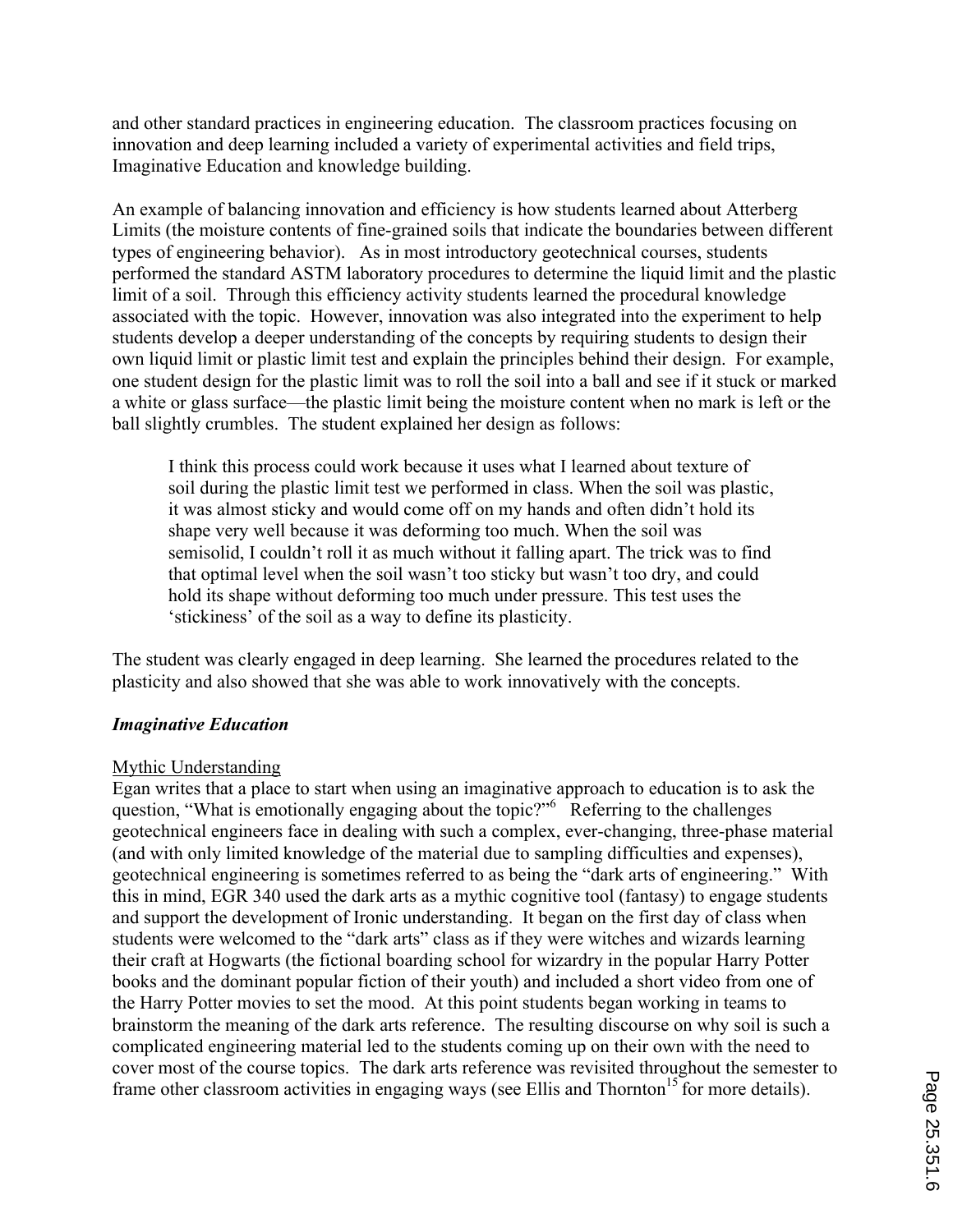## Romantic Understanding

Although largely absent from formal education, the use of Romantic understanding is a powerful cognitive tool that is ubiquitous in our media and popular culture. Focusing on what is emotionally engaging about the topic, EGR 340 used the Romantic cognitive tools of association with heroes and fascination with the extremes of reality. The emotional connection in geotechnical engineering to the "heroes" of the field is unusually strong and EGR 340 focused on two of them: Karl Terzaghi (1883-1963) whose book, *Erdbaumechanik*, revolutionized the field and Arthur Casagrande (1902-1981) who became known as the "right hand" of Terzaghi. Numerous pictures, anecdotes and quotes exist for both individuals and provide ample material about their personal lives and professional lives (such as Terzaghi being invited to MIT in part to evaluate the embarrassing settlement problems that plagued the new Cambridge campus in  $1916<sup>16</sup>$ . New topics were often introduced through a historical context that included the contributions of Terzaghi and Casagrande. These narratives were presented in a way to help students identify with the heroes; to put themselves in the heroes' place as they developed the field; and to see how their ideas developed.

At the heart of soil mechanics is the effective stress principle developed by Terzaghi. Predicting the development of quick conditions is often included in geotechnical courses as an application of the effective stress principle. However, in EGR 340 student fascination with understanding the mystery of quicksand (an extreme of reality) was used as a unit-level narrative to engage students in learning about effective stress. The unit began with a liquefaction demonstration (presented as part of the dark arts story). Students then worked in teams to develop initial theories to explain why tapping a beaker would cause soil to change from a solid to a liquid. With students now engaged in an unsolved mystery and some of their preconceptions revealed, the unit went on to explore effective stress and seepage. This included learning about local quicksand sites and earthquake liquefaction and participating on a virtual safari based upon recorded encounters with quicksand. On the safari students applied their collective understanding of geology, soil mechanics and fluid dynamics to explain the behavior of students who fell into quicksand under different scenarios and rescue them. The safari also included a lab with quicksand tanks for students to see and feel different seepage conditions, measure hydraulic heads and calculate pore water pressures and soil stresses under various seepage conditions.

# Philosophic (Theoretic) Understanding

Most college age students have noticed that there are theories, methodologies, and schema that underlie patterns of seemingly disconnected details and experiences. EGR 340 engages and develops Philosophic understanding by using theoretic narratives and concept maps. By bringing order to concepts and helping students see the big picture from the beginning, these tools help students develop learning goals, organize their learning within a conceptual framework and reflect on their progress toward understanding.

Concept maps were used in a variety of ways in EGR 340, including helping students see relationships among concepts, solve problems and assess learning. The instructor created concepts maps at the unit level (Figure 1) and at the course level (Figure 2). The course-level map was discussed on the first day of class and revisited regularly. Unit-level concept maps were used to help students see the big picture at the beginning of each unit and were referred to regularly throughout the unit. After modeling the use of concepts maps in the first two units of the class, students were then asked to design a concept map for the third unit on volume changes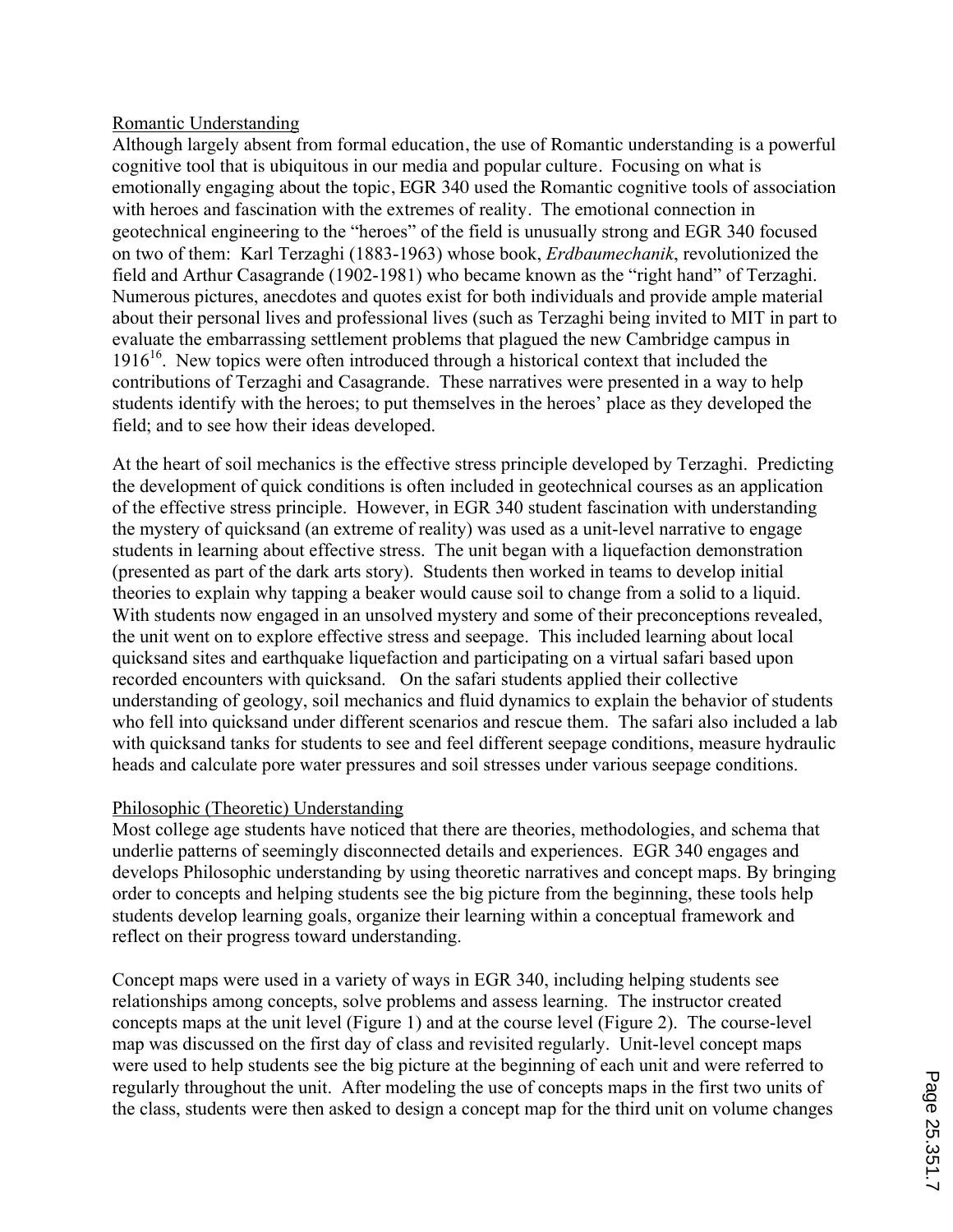(Figure 3). Finally, in Unit 4 students explored another tool that supported theoretic thinking by writing a unit-level theoretic narrative (see Figure 4).



**Figure 1:** Instructor-generated unit-level concept maps for Unit. The numbers in the blue boxes indicate the order of topic coverage (after Ellis and Thornton<sup>15</sup>).



**Figure 2:** Instructor-generated course-level concept map for the topics covered in EGR 340 (after Ellis and Thornton<sup>15</sup>).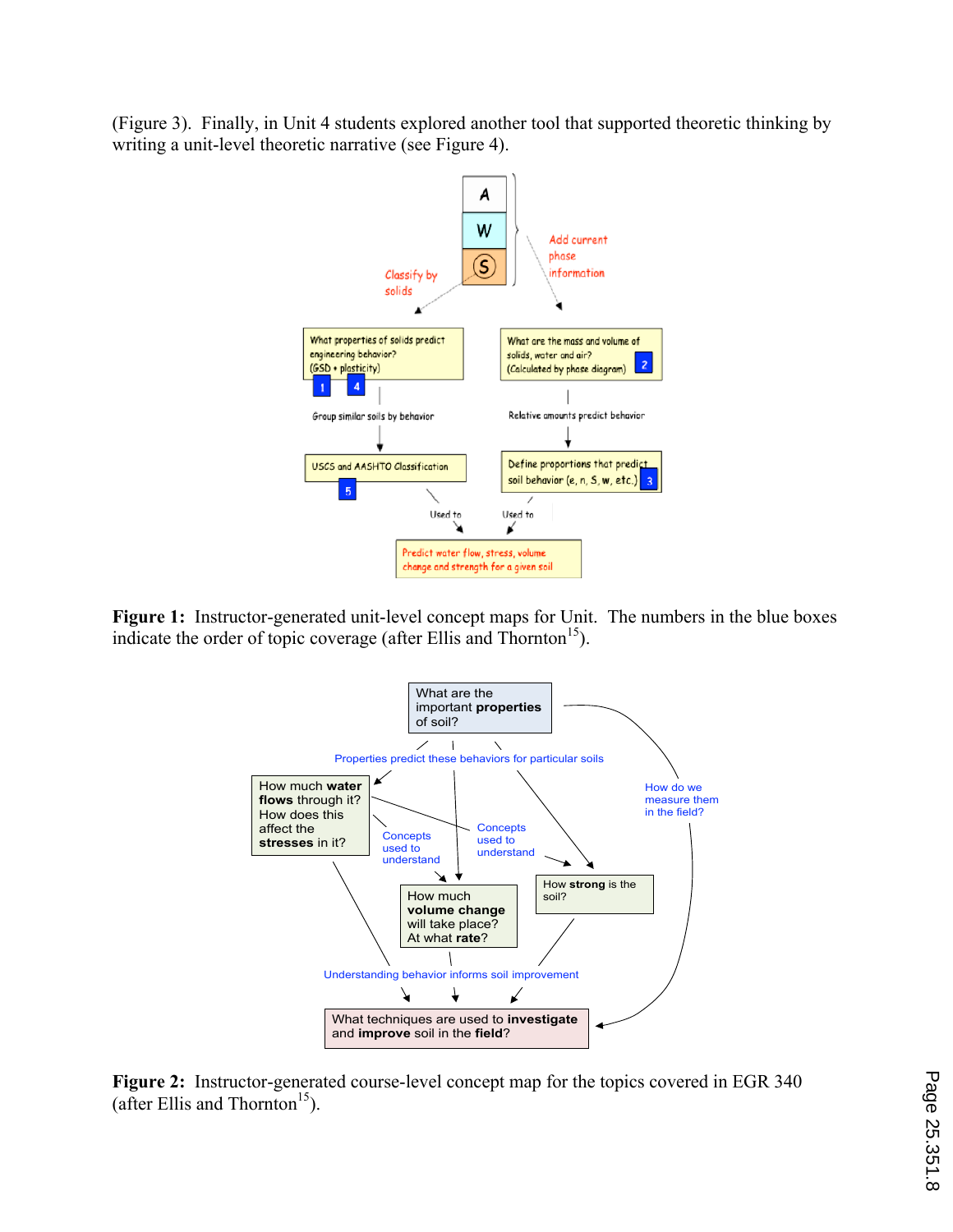

#### **Figure 3:** Student-generated concept map for Unit 3.

The strength of a soil is its ability to withstand applied stresses. Since individual soil particles are very strong but the connections between them are not, soils fail due to shearing (not compression or tension). The trick is determining which plane within the soil is the weakest and will lead to shear failure.

A sample of soil in the ground has a stress on the top and bottom (horizontal planes) and smaller stress pushing on its sides (vertical planes). These are the principal stresses and they are used to determine the angle of the failure plane using Mohr's Circle. The Mohr's Circle diagram for soils has some tricks that depend on the soil properties and drainage characteristics.

 Every soil has a failure envelope, or a line through the plot that is the limit of stress that leads to failure. The failure envelope is determined by the loading history of the soil (pre-consolidated, normallyconsolidated), the soil properties (grain size distribution, void ratios, etc.) and the drainage and consolidation. Drainage is an important criteria because the pore water is the first thing that holds the stress, so sometimes you want to drain the soil and or consolidate it depending on the available equipment, time and money.

The y-intercept of the failure line is at the cohesion factor. The cohesion factor is represented along the y-axis (shear stress), generally zero except for clays. Cohesion is related to the amount that the soil would naturally hold itself together if you compressed a clump and released it. Similar to a snowball, the soil that retains a little more water naturally will be more cohesive than the powdery stuff. The angle this line makes with the horizontal is the friction angle.

Taking all of these components into consideration will lead to a complete Mohr's circle diagram. If the semi-circle drawn between the principal stresses is below the failure envelope, the specimen is safe. Where the semi-circle of nominal stresses touches the failure envelope, the shear and normal stress can be determined that lead to the determination of the angle of the plane relative to one of the principal stresses that the soil will fail along.

Examples of soil not being strong enough to withstand a load are mudslides and coastal erosion.

**Figure 4:** Student-generated theoretic narrative for Unit 4.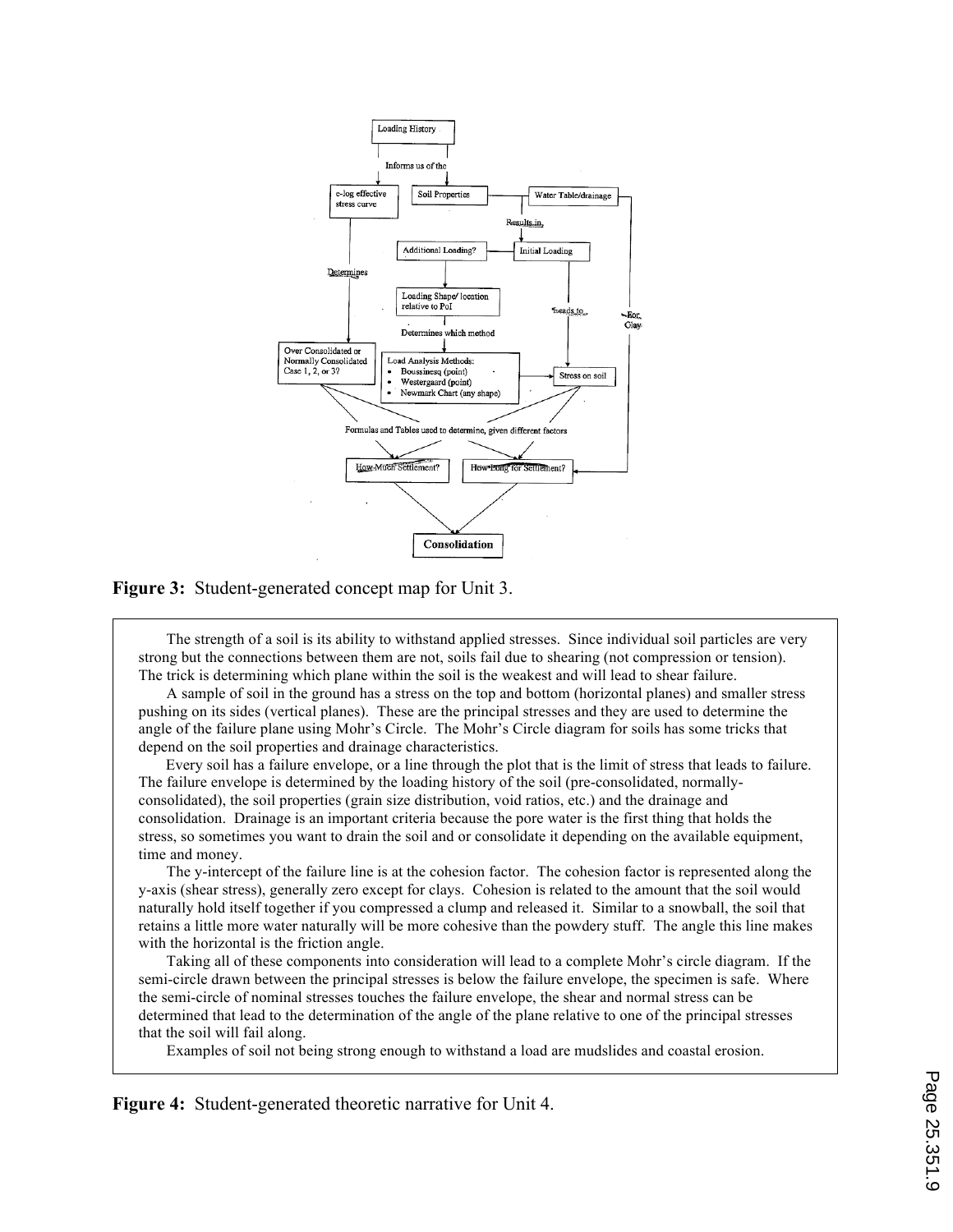# Ironic Understanding

Students are engaged in Ironic understanding when they come to recognize the inadequacy of Philosophic theories and methodologies to fully explain the complex behavior of the world and instead begin to think in terms of practices, approaches, viewpoints and community. Ironic understanding began with the dark arts Mythic narrative that was grounded in the inadequacy of theories and methodologies learned in the course to fully explain soil behavior. Through the use of Terzaghi and Casagrande narratives, students saw the human context in which they were developed. Finally, students developed Ironic understanding as they regularly explored the inadequacies of the Philosophic concept maps—such as Atterberg limits not fully capturing soil plasticity.

## *Knowledge Building*

Designing a knowledge building learning environment requires attention to three major factors. The first is devising appropriate problems of understanding—that is, problems that require a focus on ideas rather than on the completion of schoolwork. The second is creating the participant structures and practices that support knowledge building discourse. The third is to develop ways to measure deep learning outcomes $^{17}$ .

#### Devising Problems of Understanding

Devising problems of understanding calls for problems whose solutions build on student's existing knowledge while requiring them to learn new things. Beyond being the right kind of problem at the proper level of difficulty, the problem or project must be engaging enough to summon the motivated effort deep learning requires. Students have to care about learning and about the problem to be solved. Unfortunately there is neither a sure-fire collection of readymade problems nor a well-defined set of guidelines for producing these problems.

After an introduction on knowledge building, the instructor presented examples of possible geotechnical knowledge building problems (such as understanding the levee failure in Hurricane Katrina or the consequences of a major earthquake striking the eastern United States). The students then worked together to generate their own knowledge problems and voted to select the problem they would all work on. These included:

- What are the geotechnical effects of climate change on coastal areas? (9 votes)
- How did ancient societies create long lasting structures before our modern understanding of geotech? (5 votes)
- What is the future of mining? Its impacts, development of new mines and fate of old mines? (5 votes)
- How long after a landfill is capped can it be built on? (2 votes)
- How are new technologies helping geotechnical engineers realize their role in sustainability? (1 votes)

#### Creating Participant Structures and Practices

Central to knowledge building and its participant structure is discourse. Scardamalia<sup>13</sup> writes about the socio-cognitive dynamics of a successful knowledge building community:

"Participants set forth their ideas and negotiate a fit between personal ideas and ideas of others, using contrasts to spark and sustain knowledge advancement rather than depending on others to chart that course for them. They deal with problems of goals, motivation, evaluation, and long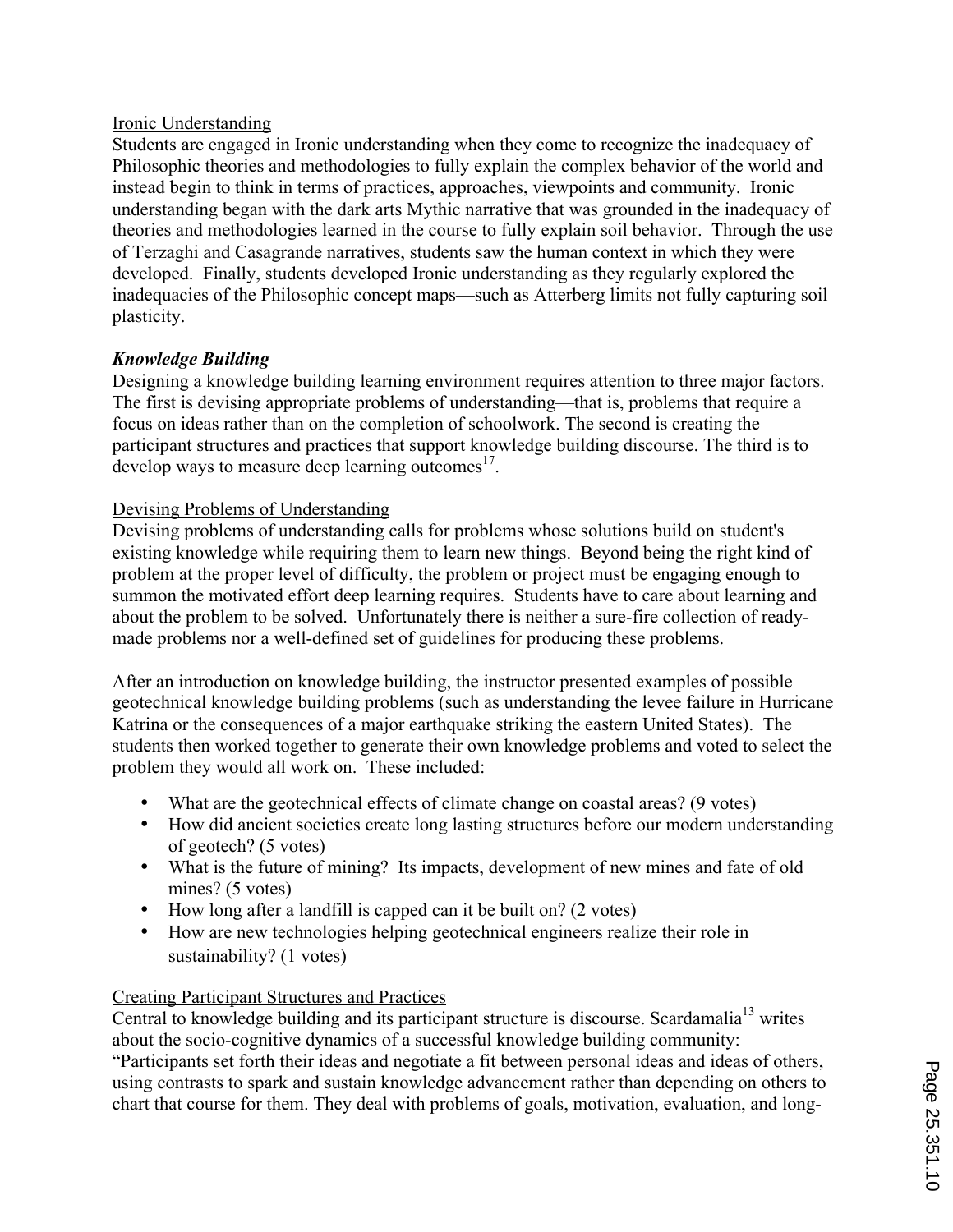range planning that are normally left to teachers or managers." We found that although such a description clearly indicates a reduced and different type of role for the instructor, there were still numerous opportunities for the instructor to scaffold, share, redirect, and otherwise influence student collaborative discourse.

With the problem of understanding formulated and initial theories developed, students began a five-week period of knowledge building that took place largely outside of the classroom in the Knowledge Forum electronic workspace. Students were encouraged to begin their participation by posting a note with their initial theories and also building on at least one other students note. An early view of part of the workspace is shown in Figure 5. The posted notes were typically several paragraphs in length and often included hyperlinks to the authoritative resources being cited. Many students took advantage of the Knowledge Forum scaffolds designed to help them frame and present their ideas more constructively. While most of the discourse took place through posting notes that built upon other student notes, Knowledge Forum also allows users to include annotations in their classmates' notes and these were also used regularly to respond to or comment on the details of a note.



**Figure 5:** Portion of the Knowledge Forum workspace early in the discourse. Each box represents a note posted by a student. These notes become the objects of the discourse within the community. Arrows indicate when a note builds upon another note.

A principle of knowledge building is that students engage in a sustained discourse to improve ideas and understanding, and also that the discourse leads to higher-level formulations of the problem<sup>13</sup>. Knowledge Forum supports this higher-level formulation by allowing users to create a note that can *rise above* the discourse. In EGR 340 the students worked together to create a rise above note that summarized the discourse (see Appendix). This final collective rise above showed much advancement from the students' initial naive theories and reflected the complexity of the topic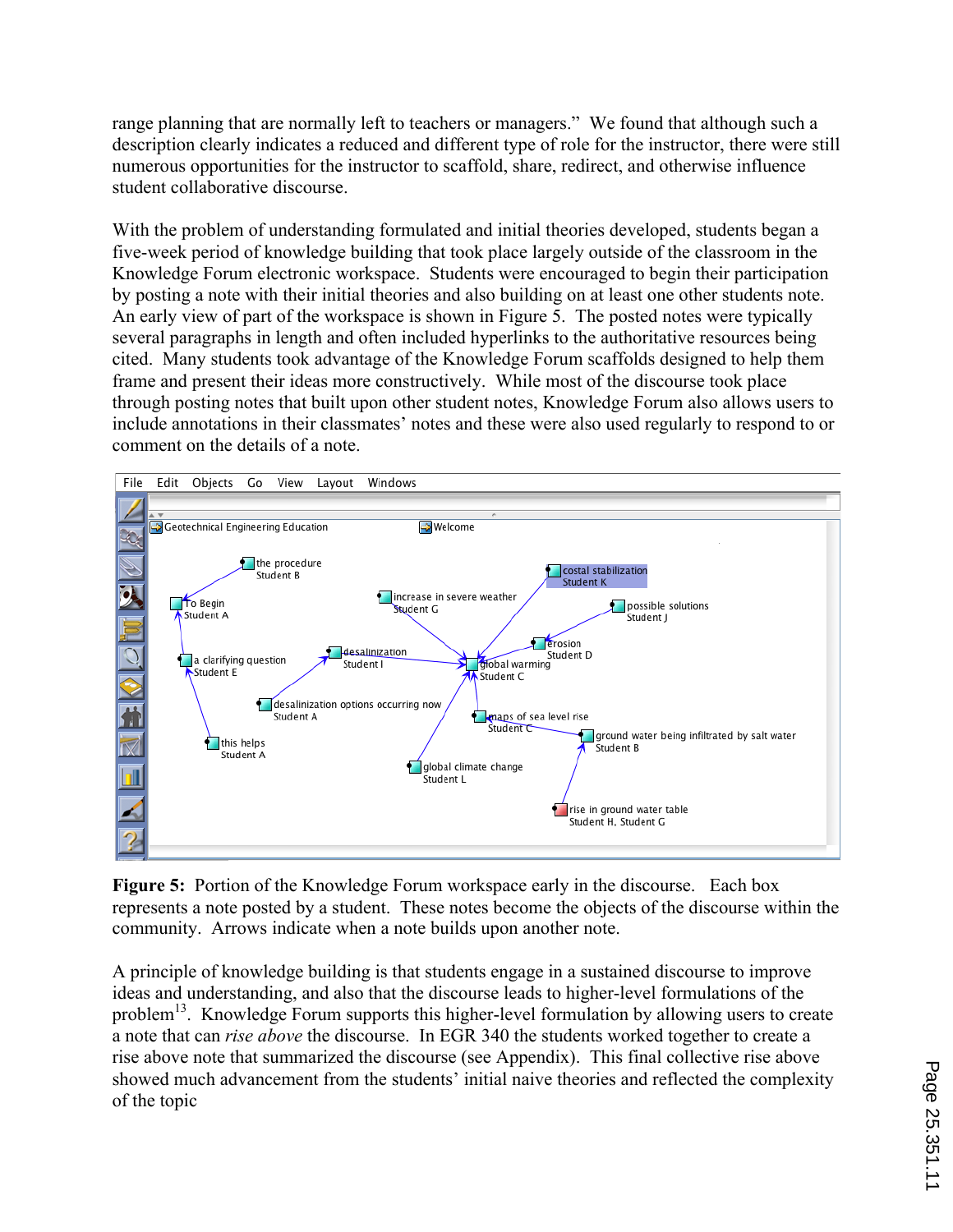# Grading

Student participation in knowledge building was assessed in two ways. The first was the instructor's evaluation of the quantity and quality of notes posted by the student. One advantage of using the Knowledge Forum software is that the entire discourse is available to the instructor and changes in students can be observed. The second assessment measure was a student self-evaluation. In this evaluation the students used specific examples to reflect upon how their participation in the discourse addressed the five guiding principles of knowledge building proposed by Lee et al.<sup>18</sup>. These include working at the cutting edge, progressive problem solving, collaborative effort, monitoring one's own understanding and using authoritative resources constructively.

# **III. Assessment**

The following data were collected to assess the effectiveness of the pedagogical approaches used in EGR 340:

- *Smith College Course Critique System*. Standard instrument used to assess all classes at Smith College; it is administered anonymously on-line during the final week of class.
- *Student Survey*. Anonymous student survey administered by an assessment research scientist on the last day of class.
- *Preparation for Future Learning (PFL) Question.* Students submitted written answers to a PFL question on the first and last day of class.
- *Sequestered Problem Solving.* Students received the same midterm, dam analysis project and final exam as the previous course offering.
- *Knowledge Forum Diagnostics.* Student participation in posting notes, posting annotations and reading notes was measured.
- *Knowledge Building Self-Reflections. S*tudent self-reflections of their participation in knowledge building were coded and analyzed.

# *Smith College Course Critique System*

Table 2 summarizes results from the college's course critique system. The students clearly had a positive opinion of the course and their mean responses ranked significantly above the department mean on four of the five questions.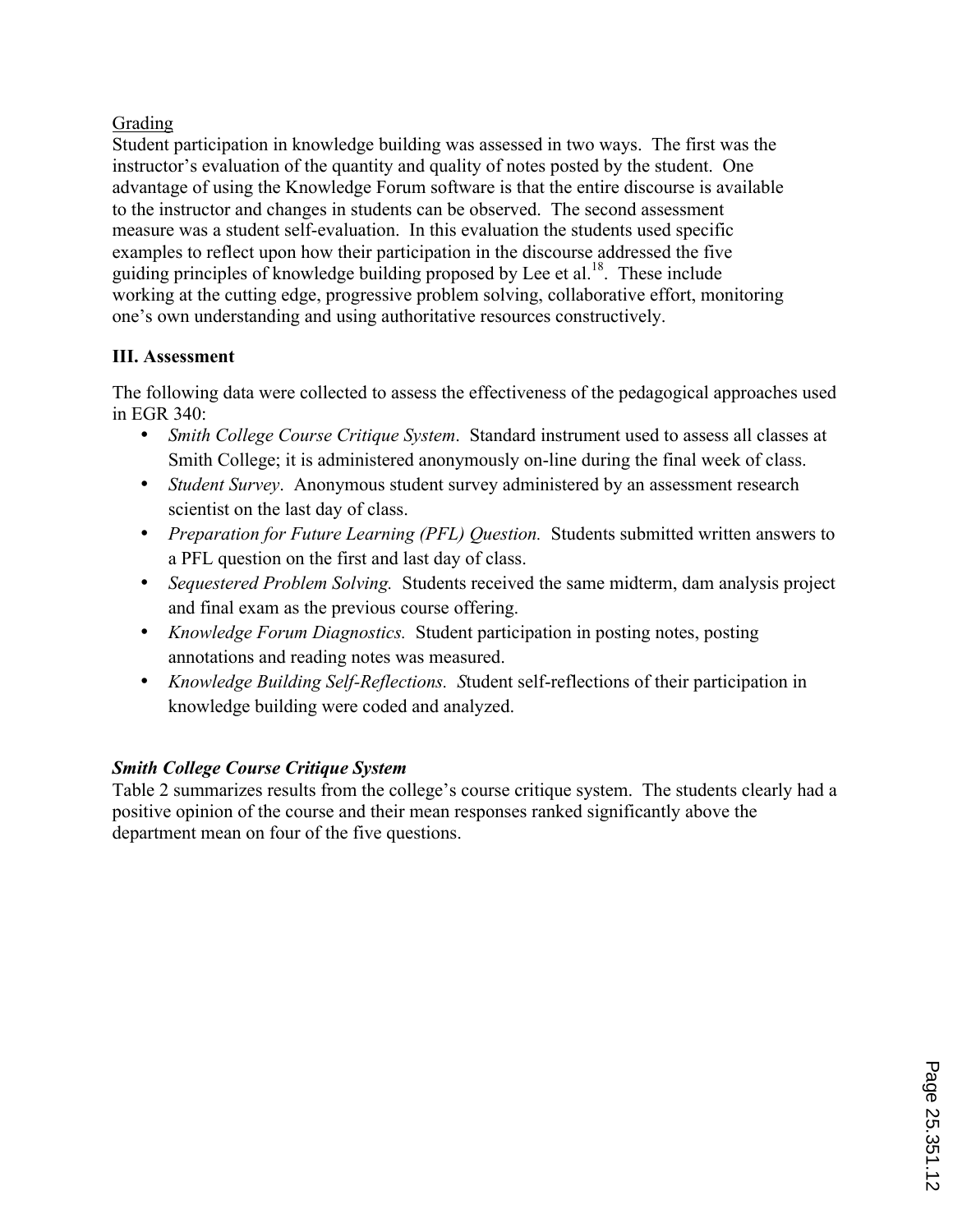| Question                                                           | <b>EGR 340 Student Response</b>           |                                                 |                        |                             |             | <b>Engrg</b>  | $\mathbf{p}$ - |
|--------------------------------------------------------------------|-------------------------------------------|-------------------------------------------------|------------------------|-----------------------------|-------------|---------------|----------------|
|                                                                    | Value = $4$                               | Value = $3$                                     | Value = $2$            | $Value = 1$                 | 340<br>Mean | Dept.<br>Mean | value*         |
| 1. Were the course goals<br>clear?                                 | Extremely<br>clear                        | Somewhat<br>clear                               | Somewhat<br>unclear    | Very<br>unclear             | 3.92        | 3.51          | 0.033          |
|                                                                    | 11                                        | 1                                               | $\boldsymbol{0}$       | $\mathbf{0}$                |             |               |                |
| 2. Did the assignments and                                         | Almost all                                | Some                                            | Very few               | Almost<br>none              | 3.83        | 3.60          | 0.18           |
| other work help you learn?                                         | 11                                        | $\theta$                                        | 1                      | $\theta$                    |             |               |                |
| 3. How often did class leave<br>you with new thoughts and/or       | Almost<br>always                          | Often                                           | Occasionally           | Seldom                      | 4.00        | 3.27          | 0.003          |
| ways of looking at things?                                         | 12                                        | $\theta$                                        | $\theta$               | $\theta$                    |             |               |                |
| 4. Did the instructor present<br>ideas in a clear and              | Almost<br>always                          | Generally                                       | Seldom                 | Almost<br>never             | 4.00        | 3.38          | 0.003          |
| comprehensive way?                                                 | 12                                        | $\Omega$                                        | $\Omega$               | $\theta$                    |             |               |                |
|                                                                    | High to<br>begin with<br>& sustained      | Somewhat<br>increased<br>& usually<br>sustained | Somewhat<br>diminished | Substantially<br>diminished |             |               |                |
| 5. How much did the<br>instructor engage you with<br>the material? | 6                                         |                                                 |                        |                             | 4.00        | 3.46          | 0.017          |
|                                                                    | Substantially<br>increased<br>& sustained | $\theta$                                        | $\theta$               | $\boldsymbol{0}$            |             |               |                |
|                                                                    | 6                                         |                                                 |                        |                             |             |               |                |

# **Table 2:** EGR 340 Student Responses Recorded Anonymously in the Smith College Course Critique System.

\*Included are p-values comparing the EGR 340 mean with the mean for all Picker Engineering Program classes (except EGR 340) using two-tailed, unpaired tests (after Ellis and Thornton<sup>15</sup>).

# *Student Survey*

# Likert Scale Questions

Student responses to the Likert Scale student survey questions are presented in Table 3. The table indicates that the students found the course to be different from their other courses; that they felt they learned deeply; that the Mythic and Romantic narratives were engaging; that the use of concept maps was useful in the learning process; and that they were able to build upon each other's ideas in knowledge building.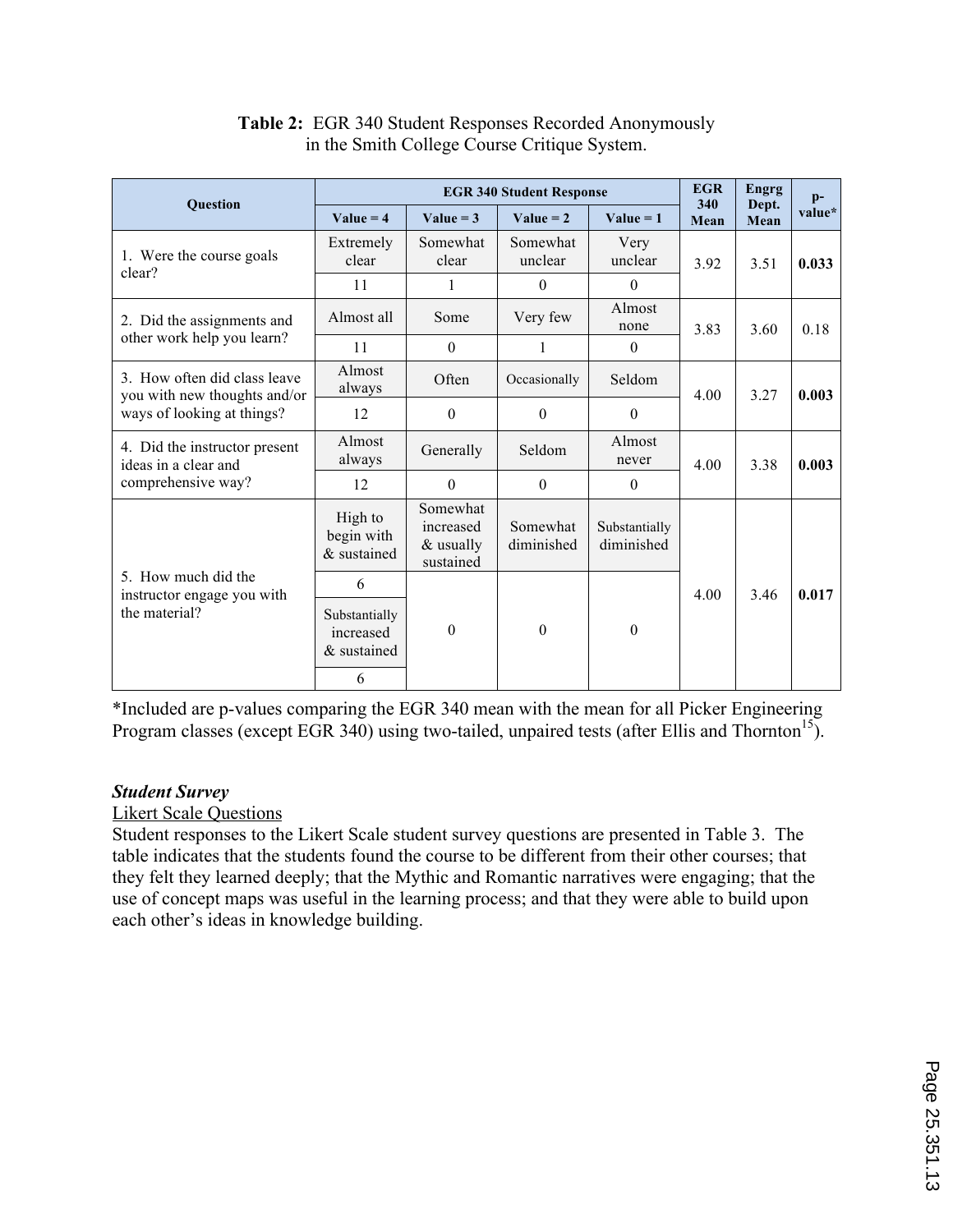| <b>Topic</b>                               | <b>Question</b>                                                                                                            | <b>Strongly</b><br>Agree | Agree | <b>Neutral</b> | <b>Disagree</b> | <b>Strongly</b><br><b>Disagree</b> |
|--------------------------------------------|----------------------------------------------------------------------------------------------------------------------------|--------------------------|-------|----------------|-----------------|------------------------------------|
| General                                    | This course was different than other<br>engineering courses I have taken.                                                  | 8                        | 3     | $\theta$       | $\theta$        | $\mathbf{0}$                       |
|                                            | I think I have a deep understanding of<br>material covered in this class.                                                  | 7                        | 4     | $\Omega$       | $\Omega$        | $\Omega$                           |
|                                            | Framing the course in terms of the<br>dark arts made me engage more with<br>the content material in this course.           | 8                        | 3     | $\theta$       | $\theta$        | $\theta$                           |
| Related to<br>Imaginative<br>Education     | The use of narrative (Karl Terzaghi &<br>Casagrande) in this class helped me to<br>get more interested in course material. | 6                        | 5     | $\theta$       | $\theta$        | $\theta$                           |
|                                            | The quicksand lab helped me to<br>deeply learn the concepts related to<br>effective stress.                                | 10                       | 1     | $\theta$       | $\theta$        | $\theta$                           |
|                                            | Concept maps used by the professor<br>provided a useful tool for framing<br>course content.                                | 8                        | 3     | $\Omega$       | $\theta$        | $\Omega$                           |
|                                            | Creating my own concept map helped<br>me to begin to learn how to organize<br>my understanding of course material.         | 5                        | 5     | 1              | $\theta$        | $\theta$                           |
| Related to<br>Knowledge<br><b>Building</b> | Using Knowledge Forum helped me to<br>learn from other students.                                                           | $\overline{4}$           | 5     | 2              | $\mathbf{0}$    | $\Omega$                           |
|                                            | I think in this course we were able to<br>effectively build on each other's ideas<br>to create new knowledge.              | 7                        | 3     | 1              | $\Omega$        | $\Omega$                           |
|                                            | I think students in this class<br>effectively used referenced sources to<br>support their ideas in Knowledge<br>Forum.     | 3                        | 7     | $\mathbf{0}$   | 1               | $\theta$                           |
|                                            | I believe that Knowledge Forum is an<br>important skill to learn.                                                          | 6                        | 5     | $\theta$       | $\theta$        | $\Omega$                           |

# **Table 3:** Anonymous EGR 340 Student Responses to Post-Course Survey Questions

# Open-Ended Questions

Students were also asked to respond to two open-ended questions. One was about how the Mythic (Dark Arts) and Romantic (Terzaghi-Casagrande) narratives impacted learning. All responses are shown in Table 4 and indicate the narratives increased their engagement. The second question was about how knowledge building impacted their learning. Responses were positive—noting increased confidence, learning in greater depth, and enjoying learning from peers; made suggestions for improvement—such as using knowledge building throughout the semester and creating self-selected groups to work on multiple topics; and negative—usually frustrations with the software.

# *Preparation for Future Learning (PFL) Question*

Box 1 shows the PFL question that students answered on the first and last days of class. Table 5 shows a coded analysis of student responses that showed greatest gains were made in the use of technical language and applying geotechnical concepts. For example, one student's answer for question b changed from "the properties of the soil in the area, and how much having the station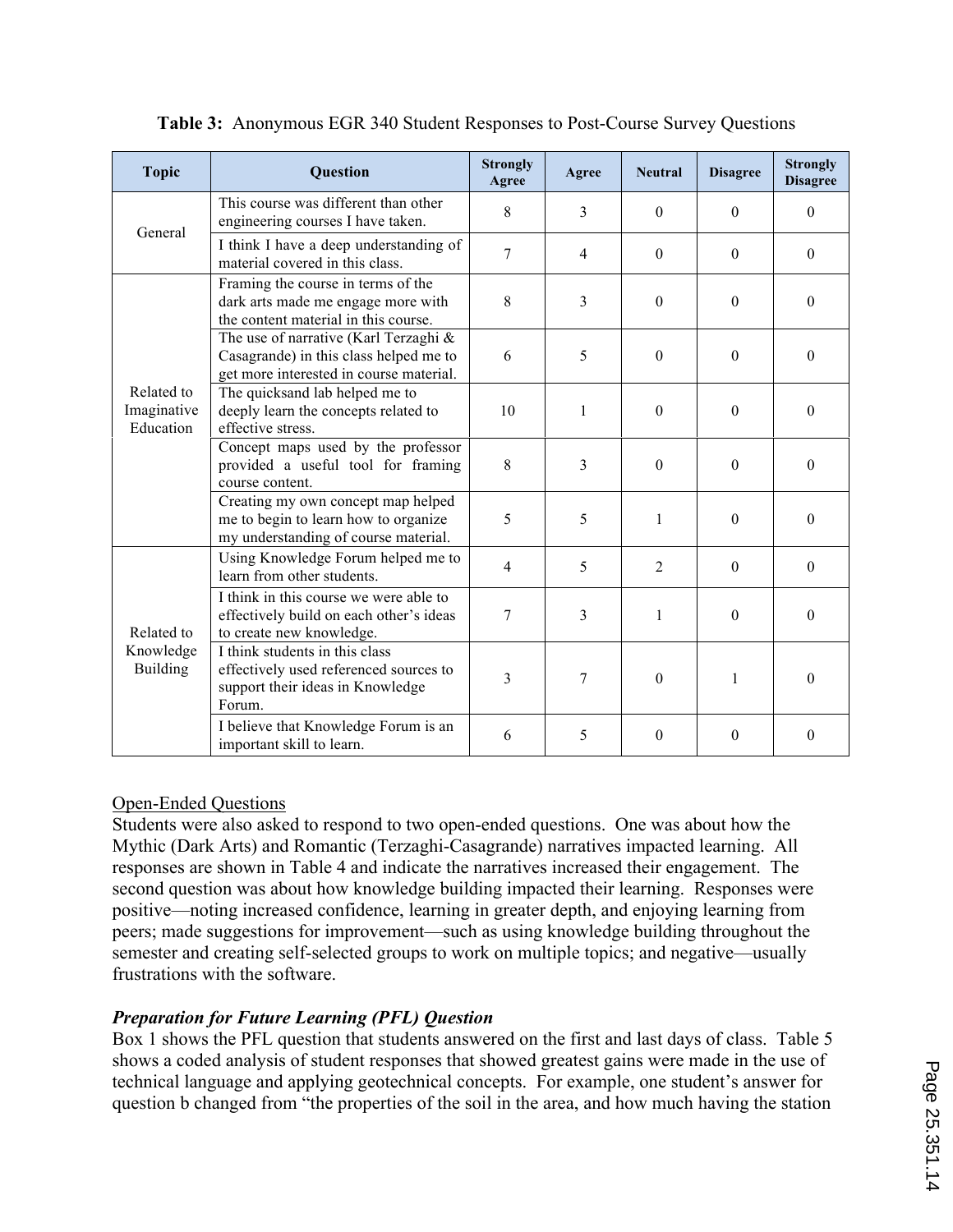will affect the whole soil cycle" to "what kind of soil they used to make the land, how high is the ground water table, how much weight the gas station is going to exert on top of the soil, is there flow in the soil or not, and was there anything sitting on the soil before (pre-consolidation)."

# *Sequestered Problem Solving (PFL)*

Students received the same midterm, dam analysis project and final exam used when the class was last offered (two years earlier with eight students and the same professor). Scores on all assessments increased compared to the previous course offering: dam analysis project—87.2% to 91.5% (p-value = .29), midterm exam—82.6% to 84.6% (p-value = 0.32), and final exam— 84.5% to 88.2% (p-value = 0.23). However, the small class sizes make the results inconclusive.

# *Knowledge Forum Diagnostics*

Knowledge Forum includes tools for analyzing student participation and shows that all students participated significantly in the discourse. Figure 6 shows that the number of notes read by each student ranged from 42 to 90 (mean  $= 66$ ). Figure 7 shows student contributions in the form of notes and annotations. Note contributions ranged from 7 to 24 (mean = 15) and annotation contributions ranged from 2 to 11 (mean  $= 6$ ).

# *Knowledge Building Self-Reflections*

As presented earlier, students submitted a self-reflection examining their participation in knowledge building. While meeting all five of the guiding principles is not necessary to be an effective member of a knowledge building team, each student was asked to reflect upon her success at using each one. Our analysis showed that eight of the twelve students in the class presented sufficient evidence supporting their effective use of all five principles. The remaining students provided evidence of effectively using either three or four principles. Student reflections on the overall progress of the class were largely positive. One wrote:

Once someone in the class started posing something in the forum, we started responding and building up ideas about what the answer should be. Then, we finally came to the conclusion; we got the answers for what we were looking for. Importantly, our answers were not just a phrase or a sentence; they are engineering concepts with clear explanations. I really think we achieved a lot from this project and I am proud of my class.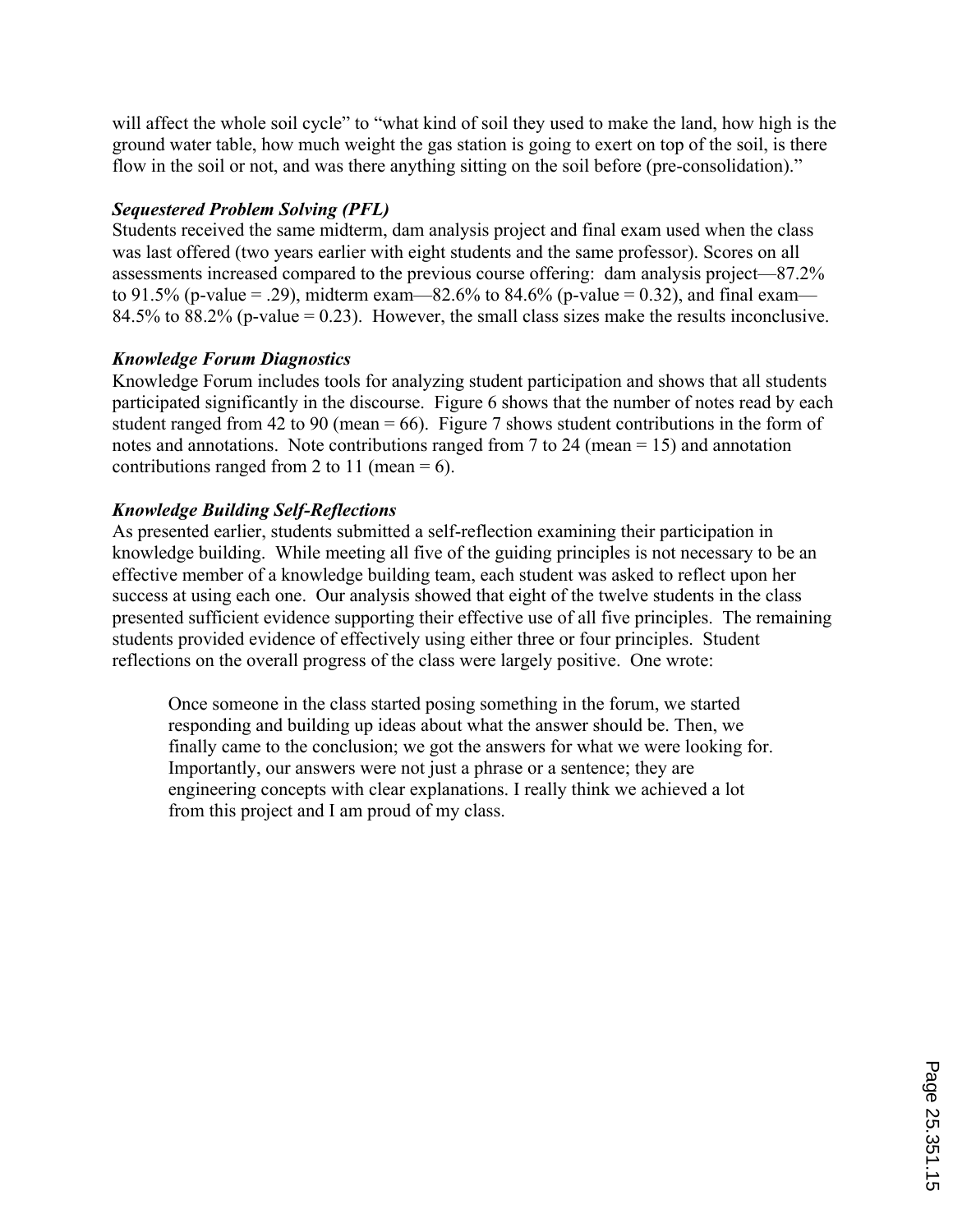#### **Table 4:** Anonymous EGR 340 Student Responses to Post-Course Survey Questions

Question: Practicing the dark arts and the personalities of Karl Terzaghi and Arthur Casagrande were used to frame this course. Describe how their use impacted your learning in this course.

They are the innovators of this field, so I feel motivated and excited to know more about the materials so that I can make sense of geotechnical engineering.

I feel special learning geotech because I feel like I kind of get to "talk" to Kerzaghi and Casagrande during the learning of this course. They inspire my study at some point.

This method of framing the course gave it more context, and hence made it more memorable. I think it will make the learning of the course content more durable over time.

It made it a lot more enjoyable and interesting! It hooked me into paying attention even if I was really exhausted and tired from something else.

My attention was always kept. I loved starting each class with some sort of Harry Potter anecdote and finding the hidden KVT [Terzaghi] references in our handouts. I think, though it was kind of silly, it helped make me relate to the topic better.

My interest in this course was greatly increased by Prof. Ellis' excitement and implementation of these frames. The background material gave the course more depth and the dark arts analogy gave me a more real life understanding of why geotech is so different from other engineering disciplines.

I LOVE THE DARK ARTS. The framing of this class was fantastic. I loved coming to class because of the framing. It was completely ridiculous, but I loved every minute of it.

It made this course really fun and entertaining. It really gave us something tangible to hold on to.

They greatly impacted my enthusiasm for this course. I was pleased to see in-class humor and the ways in which these storylines carried through the semester. I would have loved the subject anyways, but Professor Ellis really pulled off adding these components in to class in a way that was fun and amusing. We may be college students, but we still love to have some imagination time.

Question: Describe how knowledge building impacted your learning and participation in this class. When I feel like I am learning more and becoming well equipped, I have more confidence and answer in class more often.

Knowledge building helps me to keep track of my project every day instead of spending 10 hours on the day before the due day.

Knowledge building has allowed me to explore topics of interest to me to a greater depth and surrounded by a supportive network of classmates.

It made me realize how much I could learn from my peers and they could learn from me. It made me realize the importance of having peers with different educational backgrounds and strengths in different academic areas.

I enjoyed the knowledge building tool. Sometimes though, I felt like I didn't have time to keep up with it consistently. I think it may have been interesting to start this at the beginning of the class and have it grow as our understanding of geotechnical engineering grew.

It was fun and interesting to have an open ended problem and a group research and discussion section for class. Knowledge building was a little intimidating at first, but once I get into it I really like it. Even though it may have been a little more complicated/confusing at first, I think it might be cool to try to pick a question and work through it throughout the semester b/c then you could apply specifics from class learning.

I found the knowledge building exercise interesting. I think it helped me learn how to learn from other people better and use the conversation to get somewhere.

Maybe not so much. I don't know, the software really isn't the easiest to use and therefore I'm much less excited to go and participate than I would be in a larger class discussion.

I was involved in the process but not head over heals about the question. It would have been nicer if groups had been formed concerning people's interests.

Knowledge building was my least favorite part of the course. I did learn a lot of new ideas, but I found the online software difficult and too separate from the rest of the class.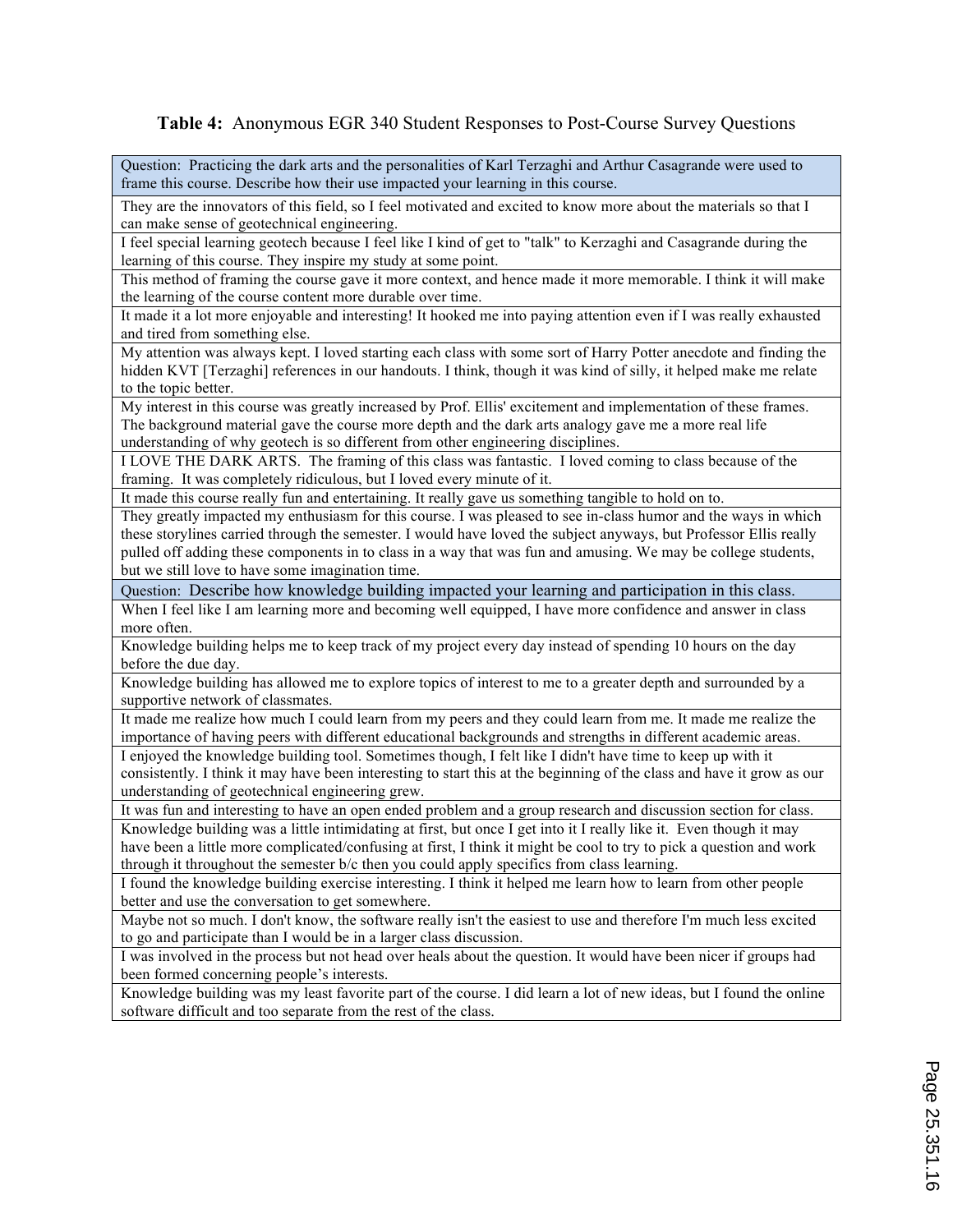Bradford Miller wrote an article in *Geotimes* discussing the "Big Dig". In this article he writes the following about the soil in Boston.

Many Bostonians know that the city's shoreline footprint has grown through history. The waterfront expanded outward into Boston Harbor and the city grew onto land "reclaimed" along the Charles River estuary, perhaps most famously in the Back Bay and South End areas. However, not all of the residents give much thought to how much area actually was created, and where the filling material originated. Nor do they consider how this unique soil profile affects construction and underground engineering.

Suppose that you are a geotechnical engineer (i.e. an engineer that deals with soil-related issues) and you are asked to report on the feasibility of building a gas station in the Back Bay near the Charles River. Please answer the following:

- a. What are the important features that you notice about the proposed project and site?
- b. What would you need to learn more about to write the report?
- c. What major ideas or theories frame the way you think about the project report?

**Box 1:** EGR 340 Preparation for Future Learning (PFL) Question administered on the first and last day of class.

|                           | <b>Beginning of Course</b> |                   |       | <b>End of Course</b> |                   |      |  |
|---------------------------|----------------------------|-------------------|-------|----------------------|-------------------|------|--|
|                           | No                         | <b>Developing</b> | Yes   | No                   | <b>Developing</b> | Yes  |  |
| <b>Technical Language</b> | 92%                        | 8%                | $0\%$ | $0\%$                | 8%                | 92%  |  |
| Insight and Communication | $0\%$                      | 25%               | 75%   | $0\%$                | $0\%$             | 100% |  |
| Geotechnical Concepts     | 43%                        | 16%               | 41%   | $0\%$                | $0\%$             | 100% |  |

# **Table 5:** Coding Student Responses to a PFL Question Related to Building a Gas Station Near the Charles River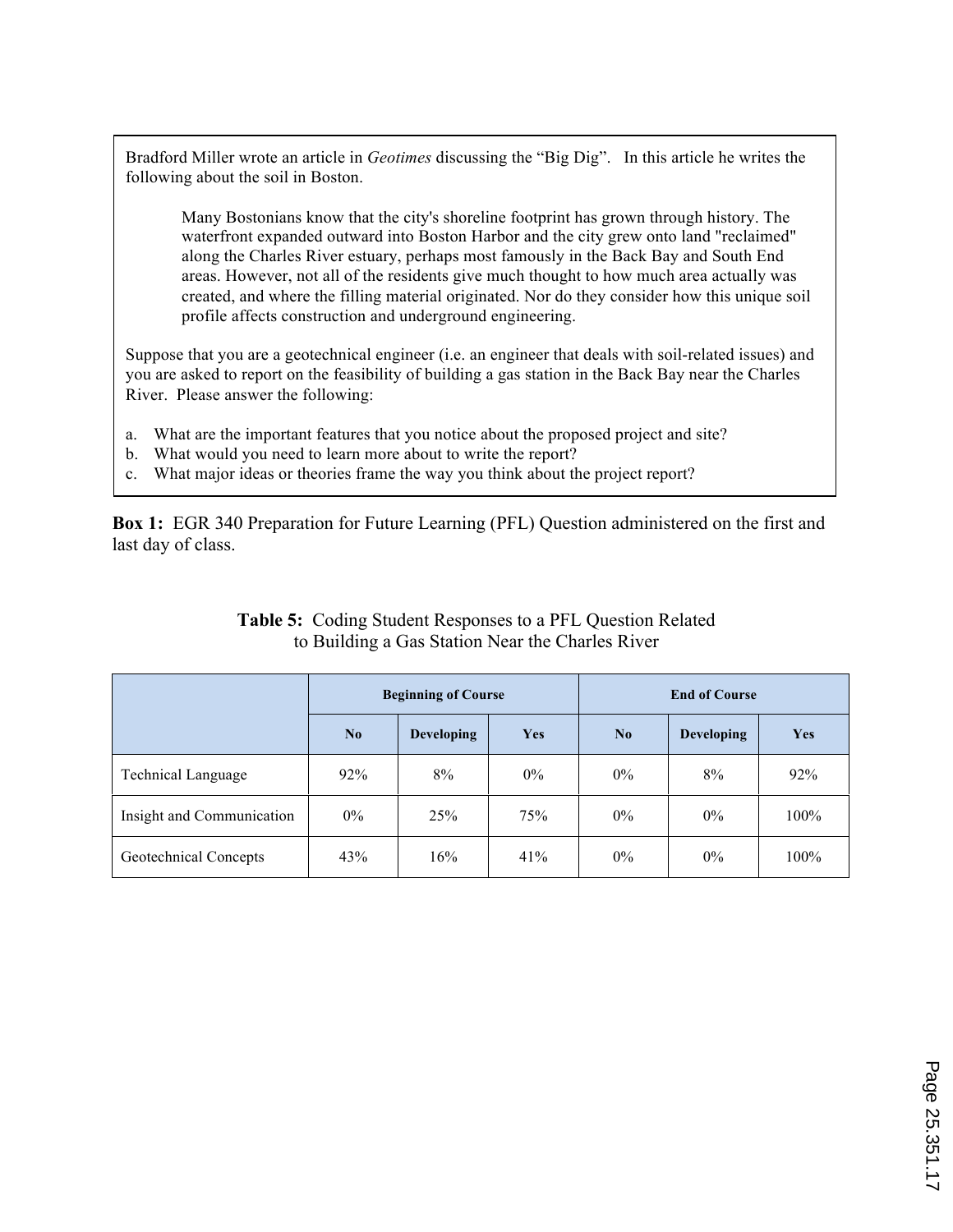

**Figure 6:** Number of Knowledge Forum notes read by each EGR 340 student.



**Figure 7:** Number of Knowledge Forum notes and annotations contributed by each EGR 340 student.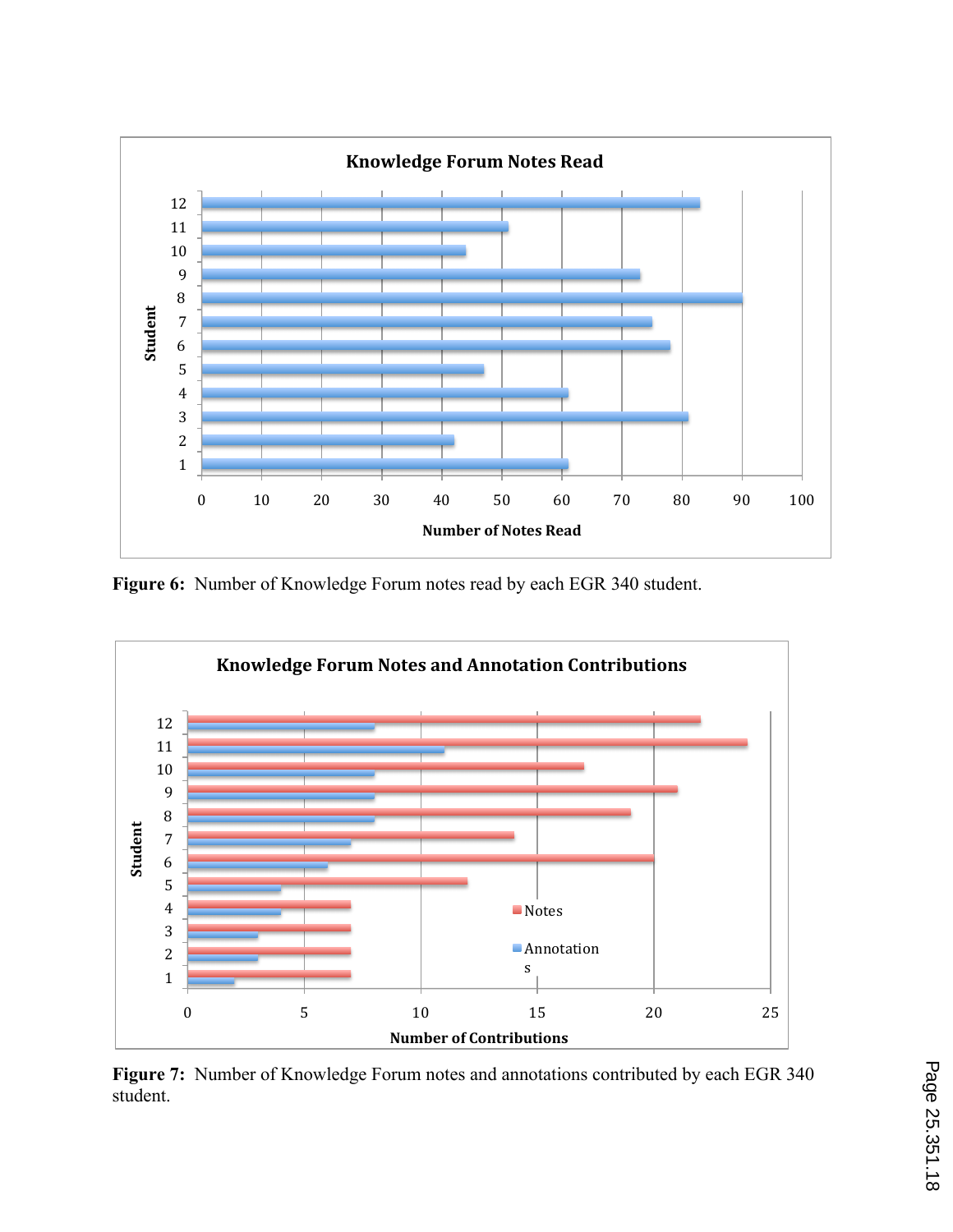## **IV.** Discussion

#### *Innovation and Efficiency*

EGR 340 was designed to better support transfer of the concepts learned in the class—including *transfer in* and *transfer out*—by including both innovation and efficiency in the design of the learning environment. This is a departure from standard practices in engineering that often focus largely on efficiency. Student learning was measured both by sequestered problem solving approaches (SPS) designed to measure transfer out and by preparation for future learning approaches (PFL) that were designed to measure transfer in. While the class sizes were not large enough to show a statistically significant improvement in the SPS assessments, they provided no evidence that replacing efficiency with innovation approaches negatively impacted student performance on traditional assessments. As noted by Schwartz, et al.<sup>4</sup>, the benefits of innovation for developing interpretive knowing are often not uncovered with SPS assessments and require the use of PFL assessments that measure transfer in. While the design of PFL assessments is still a new area of research, an attempt was made in EGR 340 to design such a measure for geotechnical engineering (Box 1) and analyze the results (Table 5). While this assessment did show gains in student understanding that would not have been measured by SPS testing, further research is necessary to better understand the student responses and improve the assessment tool. Student participation in the knowledge building discourse is also a measure of transfer in since students must learn in order to improve their collective understanding. Again, evidence from analyzing the discourse and student self-reflections is encouraging and supports further investigation.

#### *Imaginative Education*

Assessment data indicates that the use of cognitive tools was effective in generating student engagement. Undergraduate students are typically in the process of developing philosophic/theoretic understanding and perhaps working toward developing ironic understanding. Thus it is not surprising that they found the use of concept maps and other theoretic tools to be useful. What is particularly interesting is the strong student response to cognitive tools associated with levels of understanding that undergraduates have typically gone beyond. As IE theory predicts, these earlier tools become transformed as students integrate them into their new level of understanding. For example, all of the students surveyed agreed that the Dark Arts narrative associated with Mythic understanding impacted their engagement. There is also some evidence possibly indicating that the Mythic narrative supported student development of Ironic understanding. One student reported, "…the dark arts analogy gave me a more real life understanding of why geotech is so different from other engineering disciplines."

#### *Knowledge Building*

Knowledge building is an approach for improving engineering education that supports deep learning and helps students develop the skills needed to be successful participants in an economy where knowledge and innovation are pervasive. This paper presents one of its first applications in an engineering course and the results were positive. Figures 6 and 7 show broad student participation in posting notes and reading notes posted by classmates. An analysis of the discourse and the final rise above show that the determinants that define knowledge building<sup>13</sup> were met. Ideas were improved, questioned were redefined, authoritative sources were used constructively, diverse ideas were raised, higher level concepts were created and students found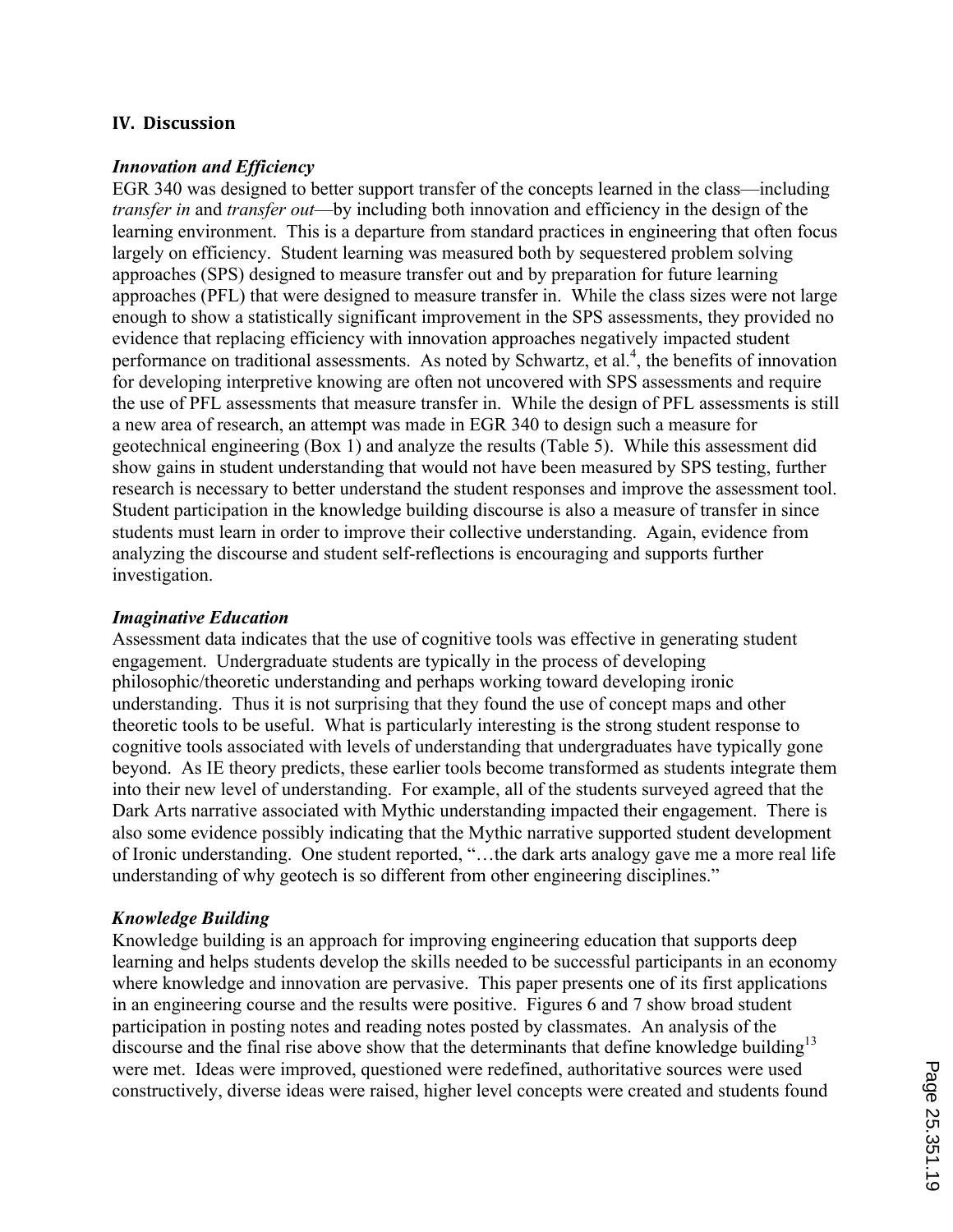their way in order to advance the discourse. Finally, as shown in Tables 3 and 4, student surveys indicated that knowledge building supported their learning. Student responses to knowledge building were particularly positive considering that research has shown that approaches to teaching and learning "which involve understanding and higher level cognitive processes [such as knowledge building] are difficult for teachers and students to accomplish in classrooms". Doyle notes that this is due to students facing ambiguity and risk in the accountability system and teachers facing complex management problems<sup>19</sup>.

While this study indicates that knowledge building may have the potential to play an important role in engineering education, there is still much to be learned before it can be used on a larger scale. We have identified three key questions that will frame our future research in this area:

- 1. Students in EGR 340 worked together to create their own knowledge building problem. This problem of understanding created student engagement and resulted in a productive discourse in which ideas and theories were shared, examined and improved. *What types of problems most effectively serve as an invitation to and context for knowledge building?*
- 2. The best actions for scaffolding and facilitating knowledge building were often not clear to the instructor. *What are the best approaches for instructors to establish adjust and support the participant structures and other determining qualities in knowledge building environments?*
- 3. Theory indicates that knowledge building supports the development of interpretive knowing and deep understanding; however, creating PFL assessments to measure these often unmeasured aspects of student learning was found to be challenging. *What are the best approaches for assessing whether students can use knowledge innovatively?*

# **V.))Conclusions**

We have presented the application of two educational approaches designed to support deep learning in an introductory geotechnical engineering course. Student surveys support the use of imaginative education for successfully engaging students. An analysis of the discourse recorded on Knowledge Forum shows that knowledge building clearly took place, as indicated by the community meeting each of Scardamalia's determinants of knowledge building. Student surveys indicated that the majority of students found knowledge building to be an effective approach to learning and prepared them to work in the knowledge economy.

# **VI. References**

- 1. National Science Board (2007). *Moving Forward to Improve Engineering Education*, National Science Foundation, Arlington, VA.
- 2. Sawyer, R.K. (Ed.) (2006). *The Cambridge Handbook of the Learning Sciences*, Cambridge University, New York, NY, 2006.
- 3. Broudy, H.S. (1977). Types of knowledge and purposes of education. In R.C. Anderson and W.E.R.C. Montague (Eds.), Schooling and the Acquisition of Knowledge, Hillsdale, NJ: Lawrence Erlbaum Associates.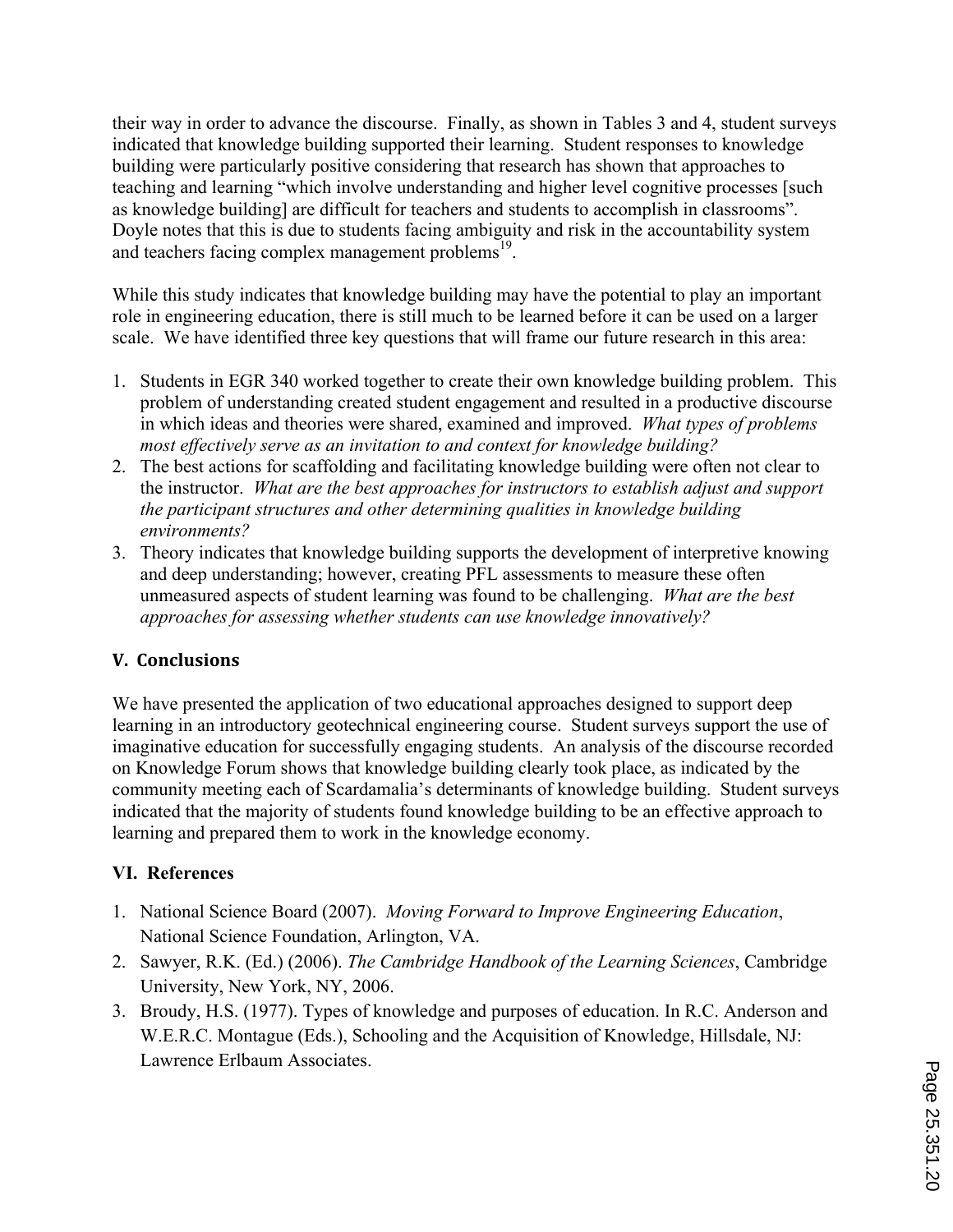- 4. Schwartz, D.L., Bransford, J.D. and Sears, D. (2005). Efficiency and innovation in transfer, in J. Mestre (Ed.), *Transfer of Learning: Research and Perspectives*, Information Age Publishing, Charlotte, NC.
- 5. Bransford, J.D., Brown, A.L., & Cocking, R.R. (Eds.) (2000), *How people learn: Brain, mind, experience, and school*, Washington, DC: National Academy Press.
- 6. Egan, K. (1997). *The Educated Mind: How Cognitive Tools Shape Our Understanding*. Chicago and London: The University of Chicago Press.
- 7. Egan, K. (2004). *An Imaginative Approach to Teaching*. San Francisco: Jossey Bass.
- 8. The Imaginative Education Research Group (2011). Available on-line at www.ierg.net.
- 9. Bereiter, C. (2002). *Education and Mind in the Knowledge Age*. Hillsdale, NJ: Lawrence Erlbaum.
- 10. Bereiter, C. and Scardamalia, M. (2003). Learning to work creatively with knowledge. In E. De Corte, L. Verschaffel, N. Entwistle, and J. van Merriënboer (Eds.), *Powerful Learning Environments: Unravelling Basic Components and Dimensions.* EARLI Advances in Learning and Instruction Series. Amsterdam; Boston: Pergammon.
- 11. Bereiter, C. and Scardamalia, M. (2006). Education for the knowledge age: Design centered models of teaching and instruction. In P.A. Alexander and P.H.Winne (Eds.), *Handbook of Educational Psychology,* (2nd ed.). Mahwah, NJ: Lawrence Erlbaum Associates.
- 12. Scardamalia, M. (2002). Collective cognitive responsibility for the advancement of knowledge. In B. Smith (Ed.), *Liberal Education in a Knowledge Society*. Chicago, IL: Open Court.
- 13. Scardamalia, M. and Bereiter, C. (2003). Knowledge building. In *Encyclopedia of Education, (2nd ed)*. New York, NY: Macmillan.
- 14. Scardamalia, M. and Bereiter, C. (2006). Knowledge building: theory, pedagogy, and technology. In R. K. Sawyer (Ed.), *The Cambridge Handbook of the Learning Sciences*. New York, NY: Cambridge University Press.
- 15. Ellis, G.W. and Thornton, K. (2011). Using cognitive tools to engage the imagination and frame learning in geotechnical engineering. *Journal of Applications and Practices in Engineering Education*, Vol. 2, No. 1.
- 16. Fatherree, B.H. (2011). *The History of Geotechnical Engineering at the Waterways Experiment Station 1932-2000*, available on-line at http://gsl.erdc.usace.army.mil/glhistory/Chap1.htm.
- 17. Ellis, G.W., Rudnitsky, A.N., Moriarty, M.A., and Mikic, B. (2011). Preparing Engineers for Innovation and Collaboration in the Knowledge Economy. *International Journal of Engineering Education*, Vol. 27, No. 5.
- 18. Lee, E.Y.C., Chan, C.K.K. and van Aalst, J. (2006). Students assessing their own collaborative knowledge building, *Computer-Supported Collaborative Learning,* Vol. 53, No 2.
- 19. Doyle, W. (1983). Academic Work. *Review of Educational Research*, Vol 53, No. 2.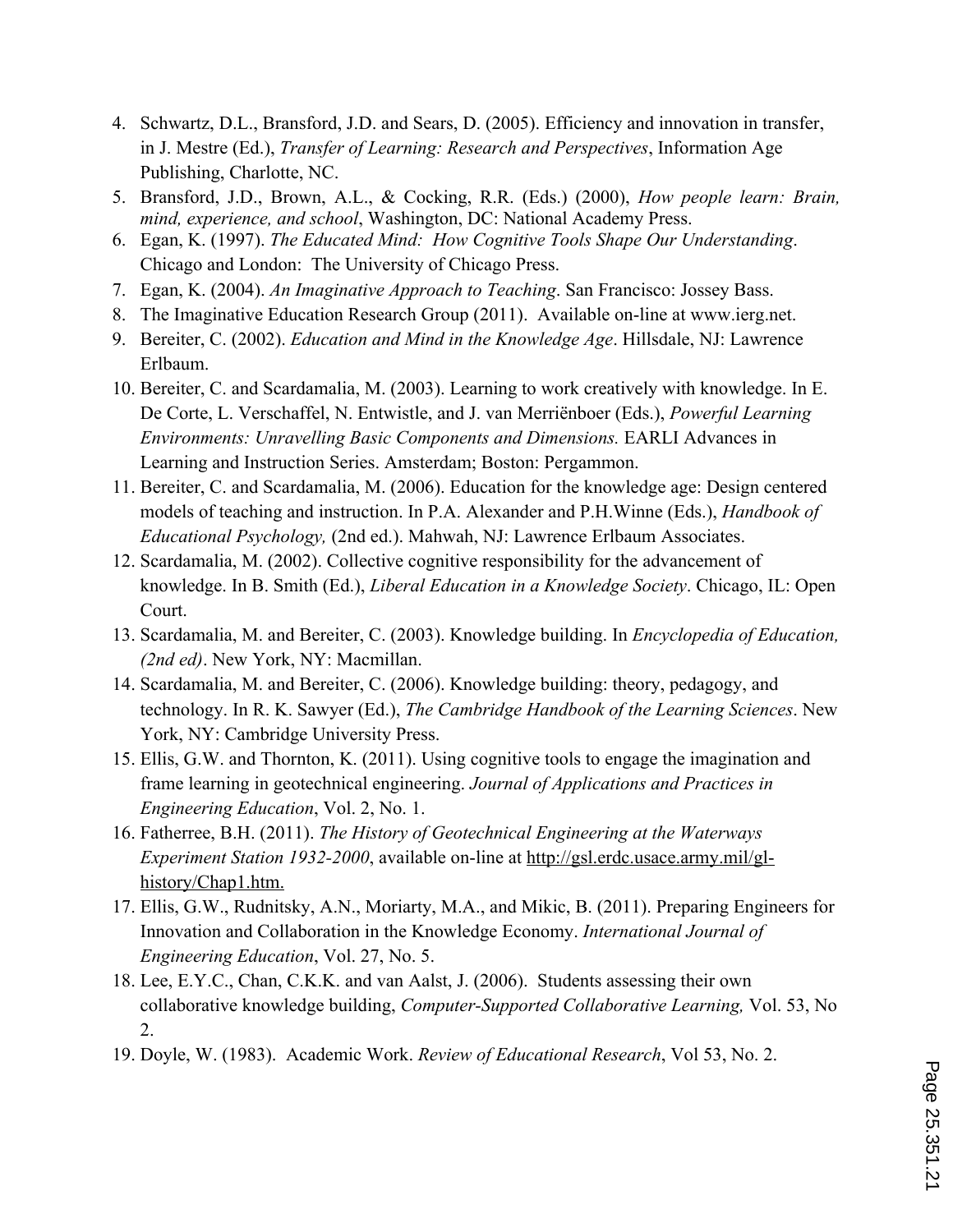## **Appendix: Final Knowledge Building Rise Above**

As a class, we decided to join our efforts to build knowledge around the question of global climate change impacts on geotechnical issues at our coasts. As broad as this issue may have seemed, we were excited to have the opportunity to explore a range of coastal issues including desalination, saltwater intrusion, coastal stabilization and erosion, groundwater table rise, and increased severe weather (which threaten infrastructure and foundations). Before we could really begin to think critically about these geotechnical issues, we began by considering climate change and how we perceive this change.

There is still much controversy today around the terms used to describe anthropogenic impacts on our changing world. As a class, we decided that the term "global climate change" was most appropriate since it captures both the broad range of impacts as well as the scale of these changes. The use of the term "global warming" seems limited and is often misunderstood since some regions will experience definite global cooling with increased changes. We also realized the necessity to define what we included as "global climate change" impacts since as-to-date, societal classification of these impacts seems to be widely subjective [1].

As a class, we agreed to define climate change as the changes wrought in global climate due to human exploitation of natural resources. The broadest factor contributing to climate change is the global increase in concentrations of atmospheric CO2 due to combustion, which is widely used to power human industry. Carbon dioxide acts as a greenhouse gas, trapping energy from the sun inside the earth's atmosphere. This increase in energy in the biosphere causes more severe weather, melting of ice caps, and hence rise in sea level [2]. Higher concentrations of CO2 are also acidifying the oceans, changing the chemistry of our planet's very lifeblood. These changes are taking place at a rate that will trend to threatening the biota of the planet.

One way of looking at climate change is within the metaphor of a snowball, which was created by human exploitation. Perhaps dating to the industrial revolutions of Europe and then America, this snowball began rolling down the hill -- gaining momentum. Now, not only is there more CO2 in the atmosphere, but there is also an increased ability to hold water vapor, another greenhouse gas. Many natural systems can act as positive feedback loops, so essentially things may continue to get much worse since the system is now unstable and exponentially increasing.

Due to climate change impacts on severe weather and changes in sea level and water chemistry, global climate change has particular significance to geotechnical issues in coastal regions. The consequences of global climate change that we have been focusing on so far are the rise in sea water level, more frequent rainfalls in some area of the globe, changes in salinity in the soil and changes in water content. The rise in sea level allows sea waves to reach more land in the coastal areas and wash away the sediments. This results in beach erosion and a decrease in land area [3]. The increase in the frequency of rainfall and melting of glaciers leads to the rise in ground water level. As we had learned in class, the increase in ground water level results in a higher pore water pressure in the soil and a decrease in effective stress. We've learned this semester about the importance of soil effective stress to strength and support of structures. Therefore, a decrease in effective stress could lead to catastrophic collapse of structures. Global warming also leads to changes in soil salinity and an increase in sodium contamination in soils. Salinity results in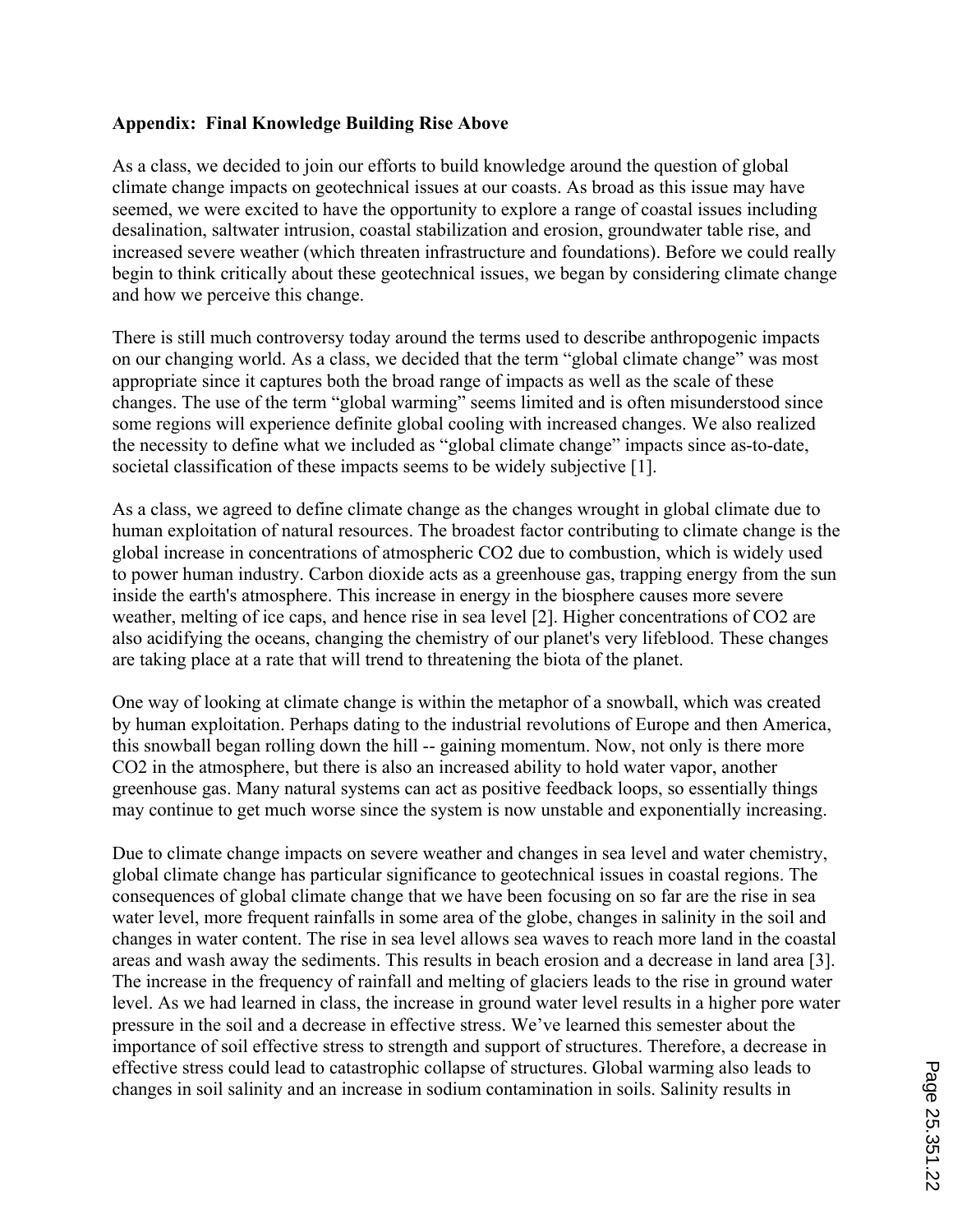deaths of plants on the surface of the soil. The death of organics leads to a higher amount of void space in the soil (as roots or animal corpses decompose). This increased void space may increase the likelihood of failure in surface structure [4]. Sodium contamination in soils (excess sodicity) also can lead to excessive swelling in clays, soil dispersion, and collapse of soil structure including void space and macropores. As a result, soil becomes more dense with decreased hydraulic conductivity, leading to problems with irrigation that interfere with plant fertility [5].

Humans have been adapting to live along coastlines for centuries. Many countries have developed ways of dealing with rising ocean tides and severe weather occurrences. For instance, in the Netherlands dikes and levees have held back the sea for years. Levees were even built in ancient Egypt along the Nile River [6]. People have also developed artificial coastal barriers to protect populated mainlands from the full force of tidal waves and storm surges. These traditional structures are a mode of flood control. Another way people have affected the coastline in the past is land reclamation. This is done by filling in coastal areas, making the land extend farther into the sea. Examples of this include Boston's Back Bay area where fill was brought in and the area was reclaimed for urban expansion. The role of a geotechnical engineer is quite apparent in these practices, as soil and soil behavior plays an essential role in these processes.

Today, as the sea begins rising and invading coastal areas people find new adaptations. Already the issue of salt-water intrusion has become widespread, leaving many island and coastal peoples without fresh water. Some of the ways of dealing with this include fresh water injection and other ground water management techniques [7]. However, this leads one to question whether a geotechnical engineer, who would be essential in these operations, should actively change the environment. This may be seen as an ethical issue. Some engineering consulting firms actively manage ground water sources and aquifers to monitor and control salt water intrusion.

These leads us to the question of the future; if the sea continues to rise and global climate change causes irreversible changes to our environment, particularly in coastal areas which will be most affected, how should we proceed? Multiple sources have split the possibilities in three different categories: retreat, accommodation, and protection. Retreat is fairly self-explanatory; people would abandon the coastlines to the ocean and retreat inward. Accommodation is an intriguing option in which the areas remain populated but the sea is allowed to intrude. Melody's book describes floating cities, houses on stilts, and great sea walls [8]. Some other innovative ideas proposed by architects and design groups include 'porous' streets and recycled reefs [9]. No matter what happens, the role of geotechnical and civil engineers along coastlines will be a dynamic one, adapting to our changing environment.

Though as a whole we could have strived to dig deeper into these subjects to gain a more detailed knowledge, this project provided an opportunity for our class to work together in a freeform manner. We worked to bounce ideas off another and collaborate in productive ways. We each gained knowledge in areas that we hadn't had any previous contact with. This project gave our class the opportunity to realize how much more there is to learn about climate change and its incredibly far-reaching impacts. We now have a few more tools to use to better understand future learning experiences we have surrounding the idea of climate change and hopefully will be able to inform others around us about the significance of these impacts on geotechnical issues.

[1] http://www.nasa.gov/topics/earth/features/climate\_by\_any\_other\_name.html